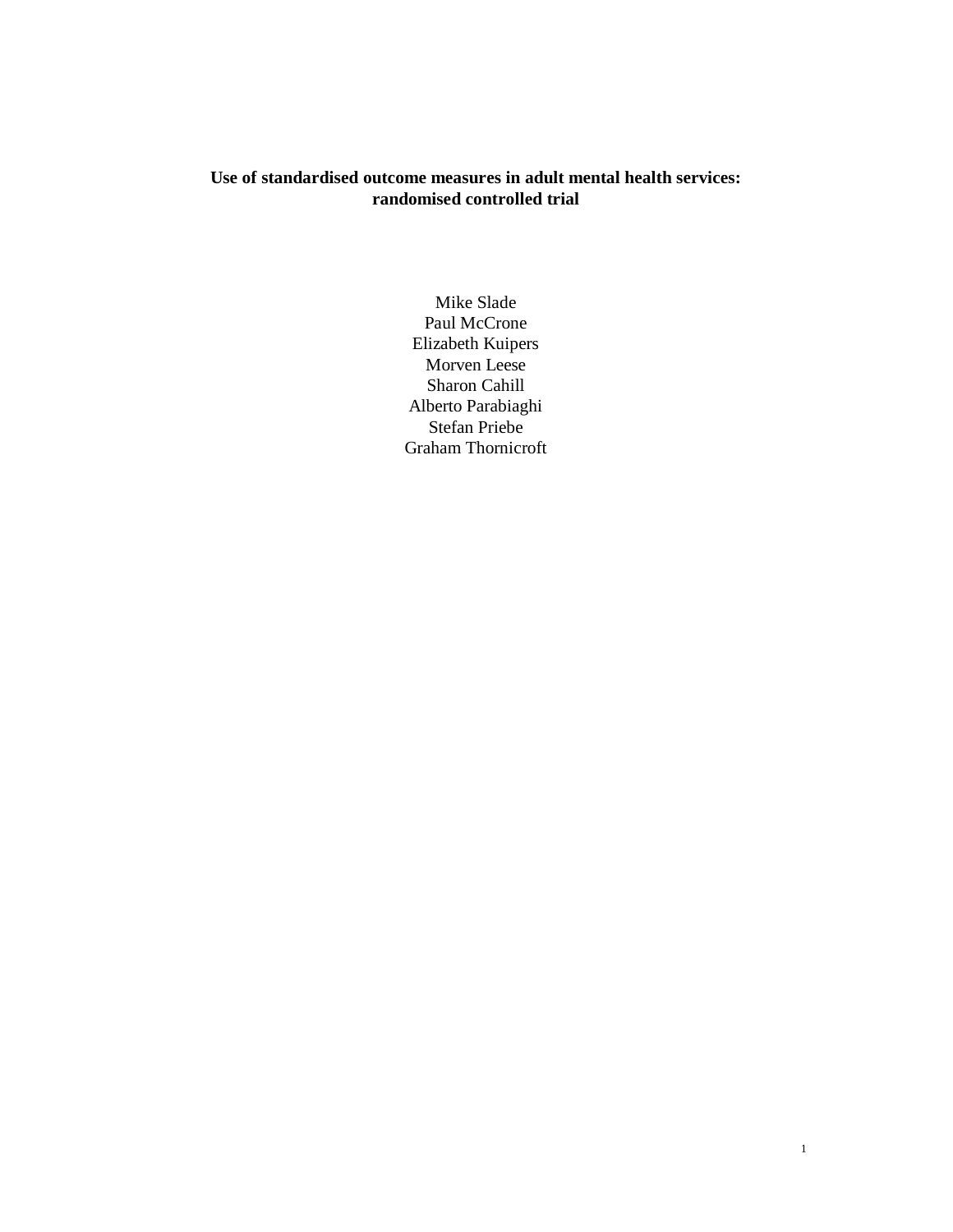# **Abstract**

## **Background**

Routine use of standardised outcome measures is not universal.

# **Aims**

To evaluate the effectiveness of routine outcome assessment.

# **Method**

A randomised controlled trial (ISRCTN16971059). 101 representative adult mental health patients and paired staff (a) completed monthly postal questionnaires assessing needs, quality of life, mental health problem severity and therapeutic alliance; and (b) received threemonthly feedback. The control group (n=59) received treatment as usual.

## **Results**

The intervention did not improve primary outcomes of patient-rated unmet need and quality of life. Other subjective secondary outcome measures were also not improved. The intervention reduced psychiatric inpatient days (3.5 versus 16.4 mean days, bootstrapped 95%CI 1.6 to 25.7), and hence service use costs were £2,586 (95%CI £102 to £5,391) less for intervention group patients. Net-benefit analysis indicated that the intervention is costeffective.

## **Conclusions**

Routine use of outcome measures as implemented in this study does not improve subjective outcomes, but is associated with reduced psychiatric in-patient admissions.

# **Declaration of interest**

None.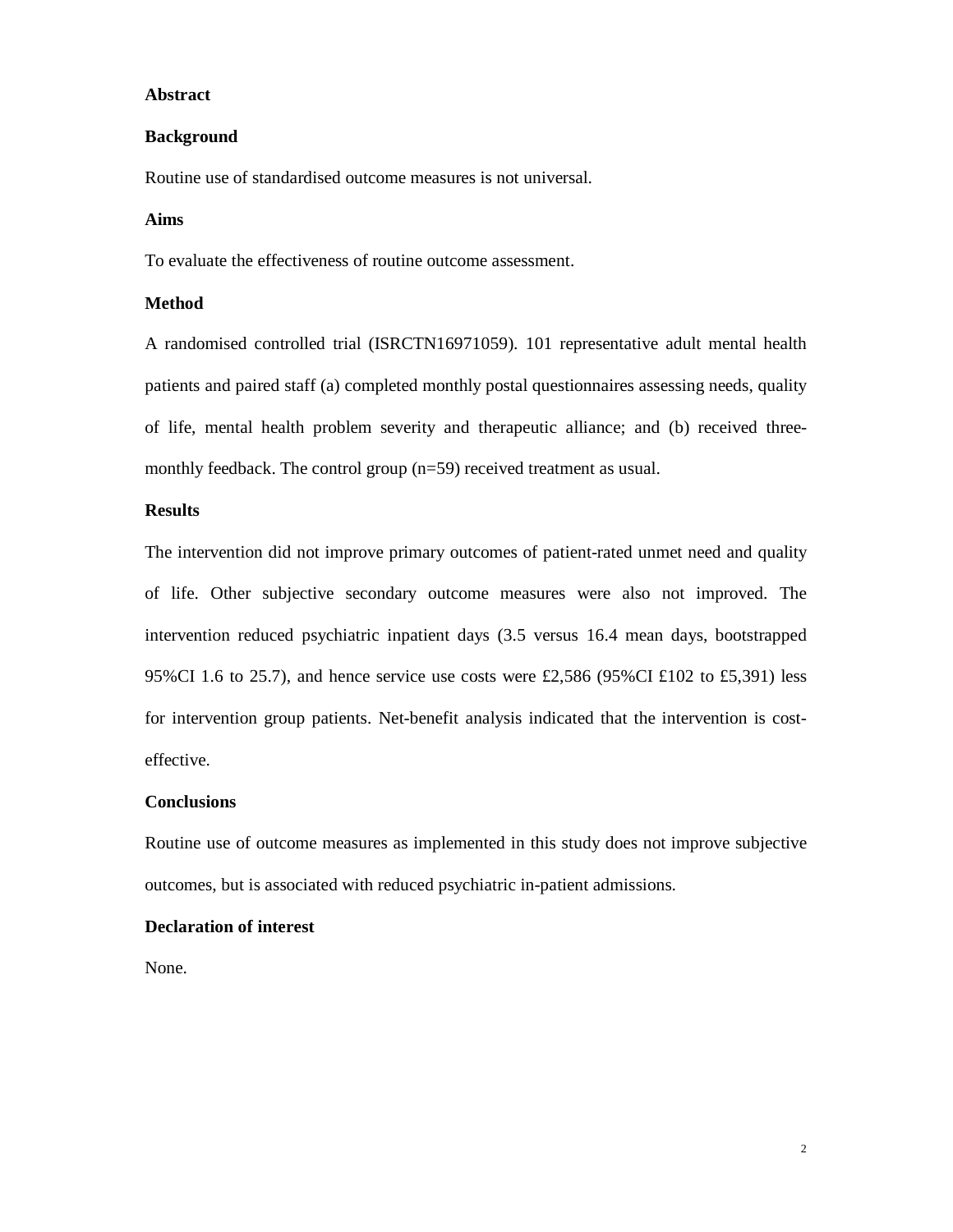# **Clinical implications**

- Routine use of outcomes measures does not improve clinical outcomes, but does reduce psychiatric admission rates
- Using outcome measures may support earlier intervention to reduce hospitalisation rates
- Careful implementation of the policy requiring routine use of standardised outcome measures may save money

# **Limitations**

- The resources required to provide this intervention are not currently present in adult mental health services
- Service use was a secondary outcome, so replication in a cost-effectiveness study is needed
- The intervention was only provided in one London Borough, so may not be feasible in other service settings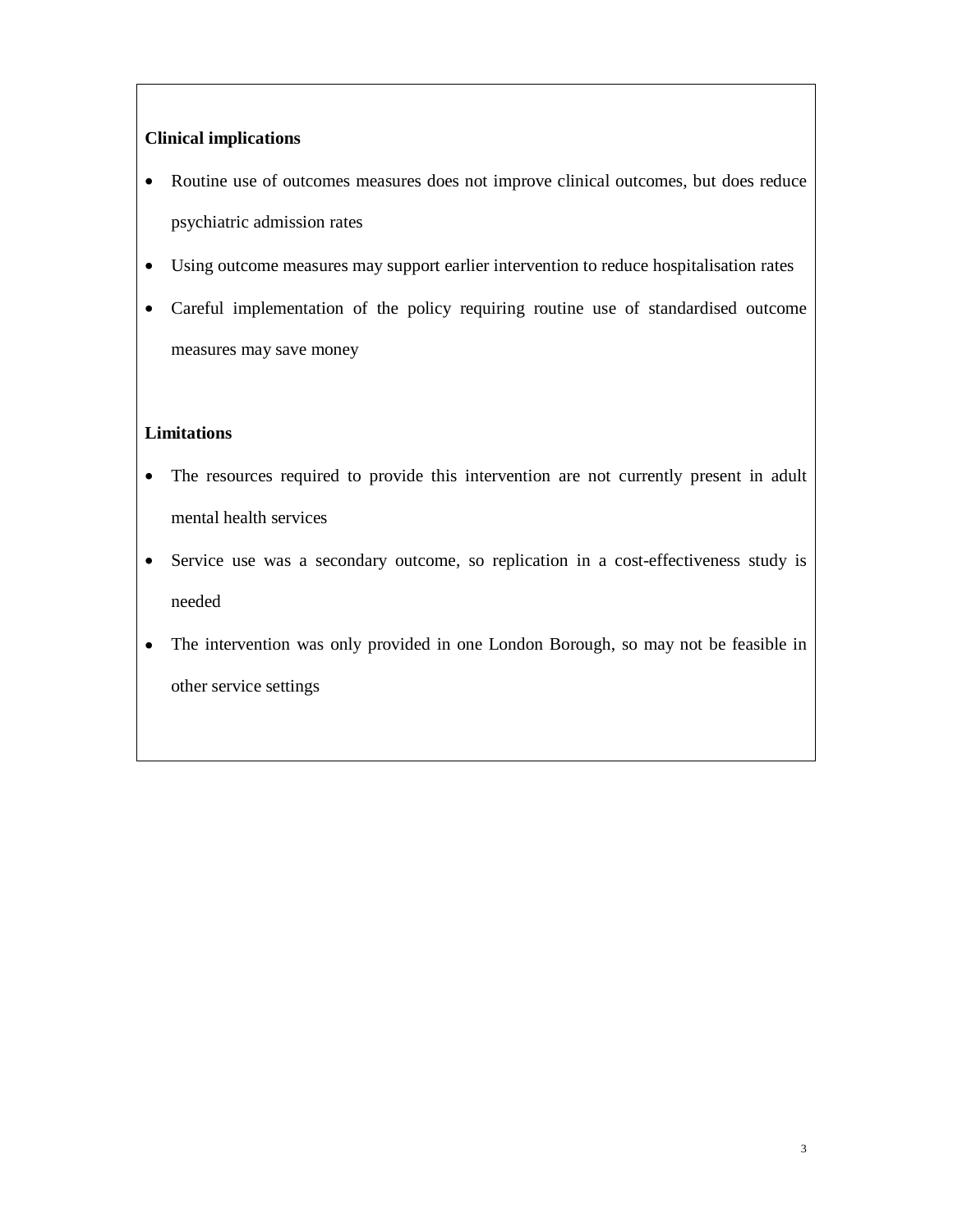# **Introduction**

There is international consensus that outcome should be routinely measured in clinical work (Health Research Council of New Zealand, 2003;Trauer, 2003). However, psychiatrists do not use standardised outcome measures routinely (Gilbody *et al*, 2002a), preferring their care to be judged using other criteria (Valenstein M *et al*, 2004). The overall evidence from systematic reviews (Gilbody *et al*, 2001;Gilbody *et al*, 2002b) and higher quality trials (Ashaye *et al*, 2003;Marshall *et al*, 2004) is negative, so clinicians remain unconvinced about the effectiveness of routine outcome measurement (Bilsker  $\&$  Goldner, 2002). We previously applied the MRC Framework for Complex Health Interventions (Campbell *et al*, 2000) to the use of outcome measures in adult mental health services, by reviewing relevant theory (Slade, 2002b) and developing a testable model linking routine use of outcome measures with improved patient outcomes (Slade, 2002a). The aim of this exploratory randomised controlled trial was to test the model.

# **Method**

# *Design*

The trial was intended to extend previous work in three ways. First, by maximising sample representativeness by choosing patients from a site which was demographically representative, and then selecting the sample using stratified random sampling on known prognostic factors. Second, by using outcome measures longitudinally, *i.e.* with more than one (as per previous studies) or two administrations, to allow cumulative effects to be investigated. Third, by evaluating each element of the pre-specified model of the intervention effects (Slade, 2002a). In summary, the intervention involves asking staff and patient pairs to separately complete standardised measures, and then providing both with identical feedback. In the model, it is hypothesised that both completing the assessments and receiving the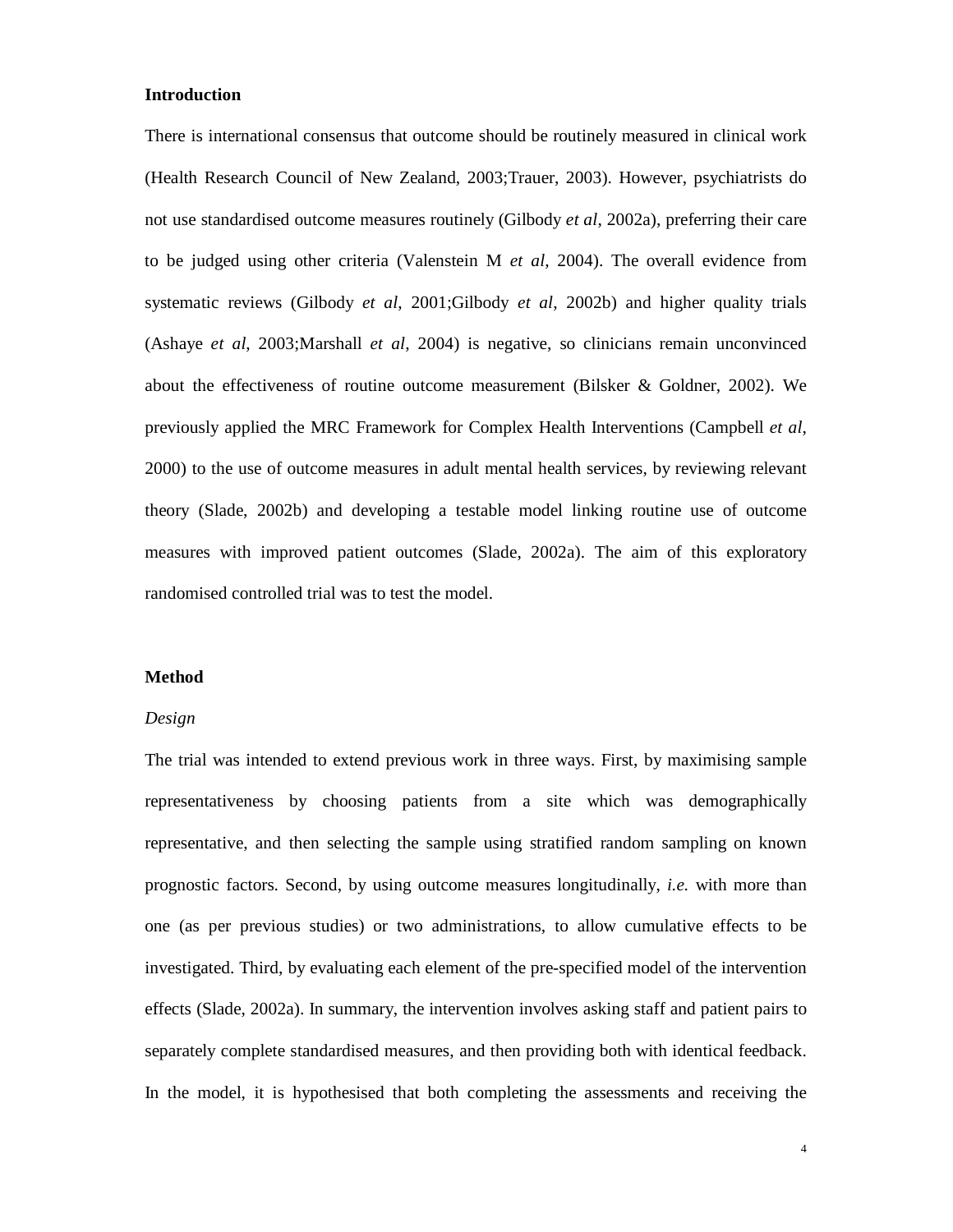feedback will create cognitive dissonance (an awareness of discrepancy between actual and ideal states) regarding the content and process of care, which in turn leads to behavioural change in content and process of care, and consequent improvement in outcome. Therefore the two active ingredients are completion of outcome measures and receipt of feedback, and the intervention may have an impact on patients as well as staff. Hence, in contrast to previous studies in which staff received feedback on patient-completed assessments (Ashaye *et al*, 2003;Marshall *et al*, 2004;van Os *et al*, 2004), in this model both staff and patients complete assessments and receive feedback. The model has the advantage of being explicit about the anticipated effects of the intervention, and therefore testable and falsifiable at each stage.

### *Participants*

The inclusion criteria for patients were: (a) they had been on the caseload of any of the 8 Community Mental Health Teams (CMHTs) in Croydon, South London on 1 May 2001 for at least three months; and (b) they were aged between 18 and 64 inclusive. Croydon has a nationally representative population of 319,000, with 3,500 patients using eight CMHTs. To ensure epidemiological representativeness, sample selection involved stratified random sampling on known prognostic factors: age (tertiles), gender, ethnicity (White versus Non-White), diagnosis (psychosis versus other), and CMHT. One member of staff was then identified who was working most closely with each selected patient.

#### *Measures*

The rationale for the choice of measures is reported elsewhere (Slade, 2002b). Staff completed three measures in the postal questionnaire. The Threshold Assessment Grid (TAG) is a 7-item assessment of the severity of a person's mental health problems (range 0-24, low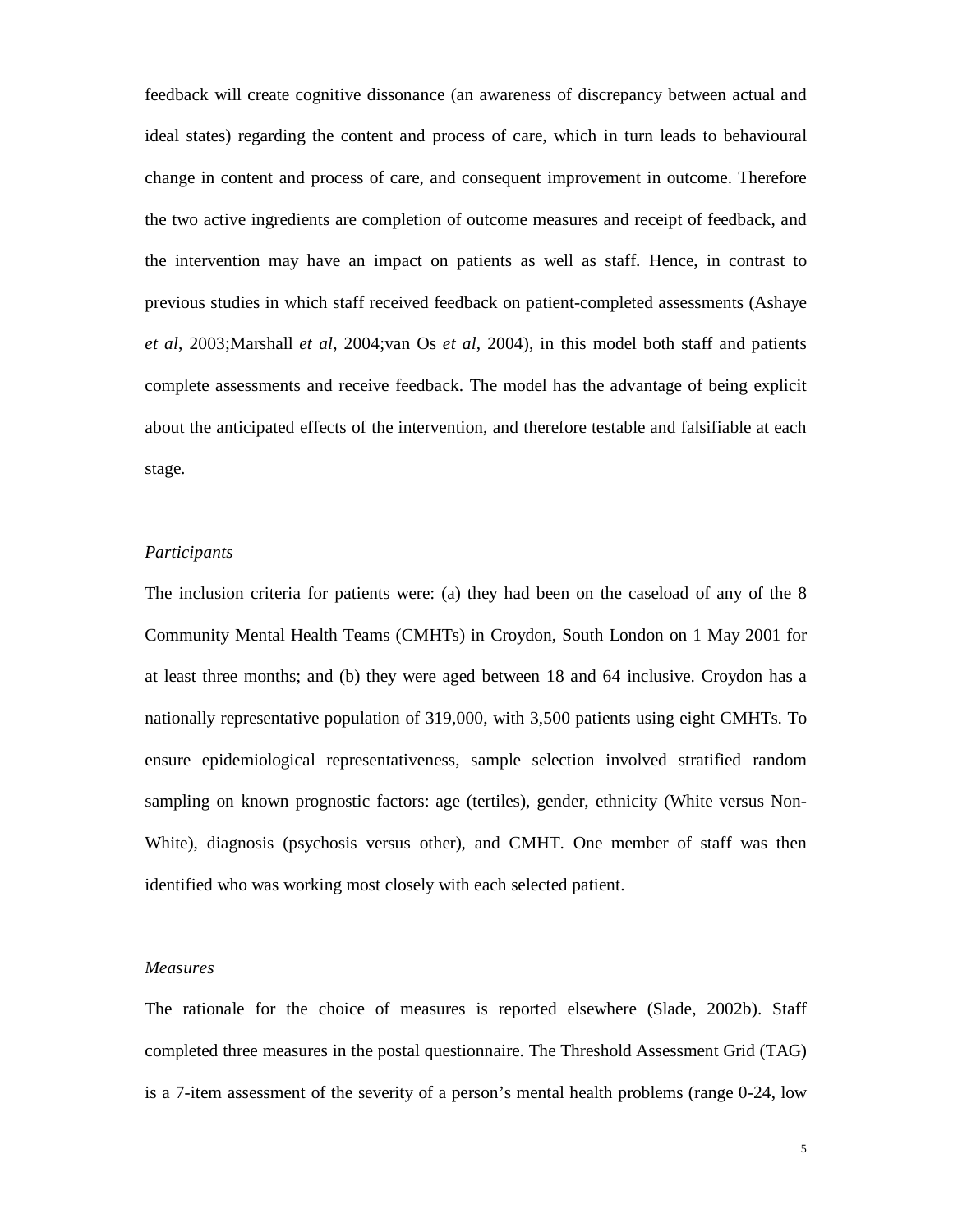score better) (Slade *et al*, 2000). The Camberwell Assessment of Need Short Appraisal Schedule Staff version (CANSAS-S) is a 22-item assessment of unmet needs (current serious problem, regardless of any help received) and met needs (no / moderate problem due to help given) (range for both 0-22, low score better) (Slade *et al*, 1999). The Helping Alliance Scale – Staff (HAS-S) is a 5-item assessment of therapeutic alliance (range 0-10, high score better) (McCabe *et al*, 1999).

Patients completed three measures in the postal questionnaire. The CANSAS-P is a 22-item assessment of met and unmet needs (scores as for CANSAS-S) (Slade *et al*, 1999). The Manchester Short Assessment (MANSA) is a 12-item assessment of quality of life (range 1- 7, high score better) (Priebe *et al*, 1999). The HAS-P is a 6-item assessment of therapeutic alliance (score as for HAS-S) (McCabe *et al*, 1999).

Three measures were assessed at baseline and follow-up only. The Brief Psychiatric Rating Scale (BPRS) is an 18-item interviewer-rated assessment of symptomatology (range 0-126, low score better) (Overall & Gorham, 1988). The Health of the Nation Outcome Scale (HoNOS) is a 12-item staff-rated assessment of clinical problems and social functioning (range 0-48, low score better) (Wing *et al*, 1998). The patient-rated Client Service Receipt Inventory (CSRI) was used to assess service use during the previous six months (Beecham J & Knapp, 2001).

### *Sample size*

CANSAS-P and MANSA were the primary outcome measures, and a reduction of 1.0 unmet needs in CANSAS-P or an increase of 0.25 in MANSA were defined in advance as the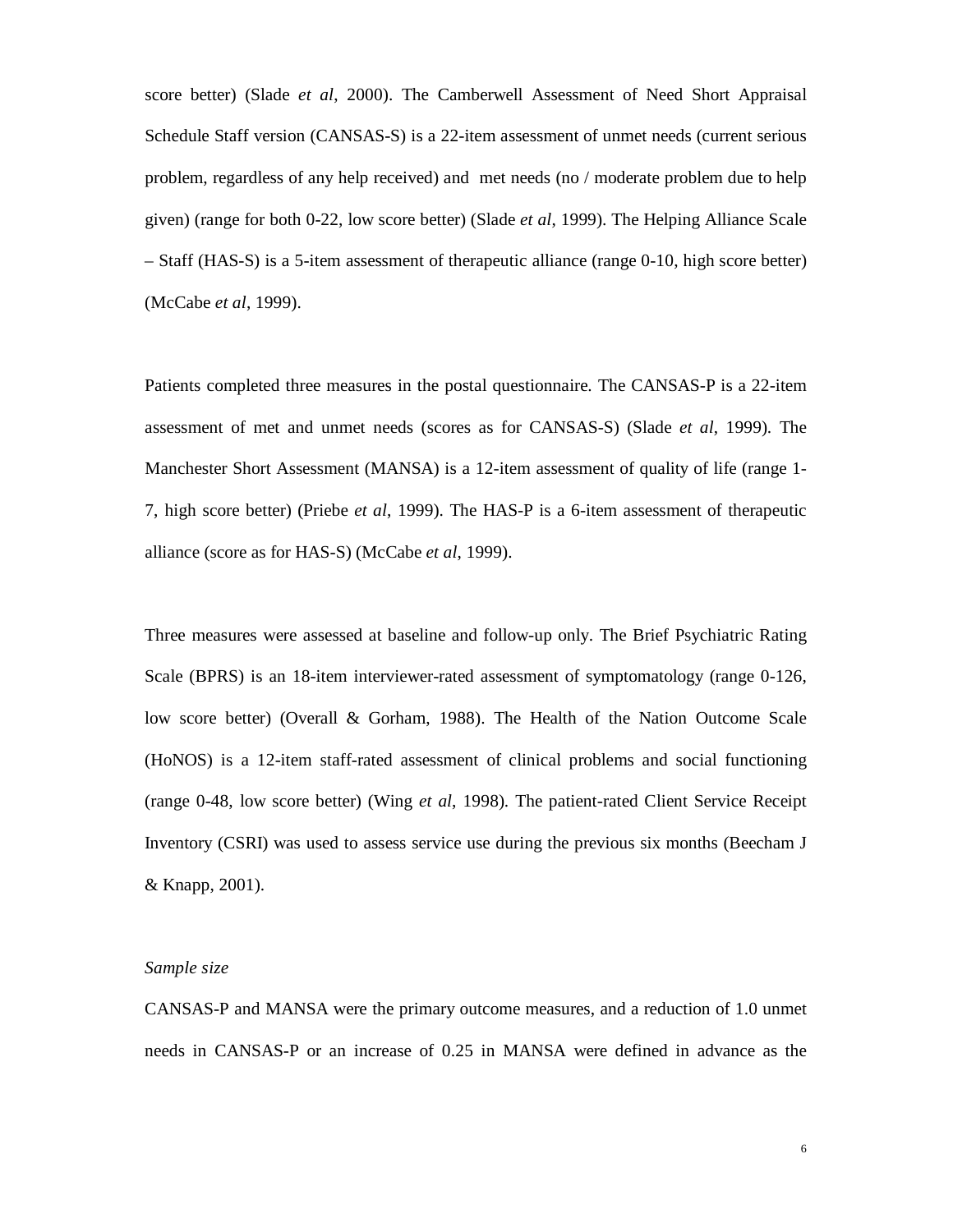improvement criteria for effectiveness. Secondary outcomes were TAG, BPRS, HoNOS and hospitalisation rates.

The sample size required for the two arms differs since the study also tested another hypothesis within the intervention group arm only, for which 85 patients needed to receive the intervention (Slade *et al*, 2005). CANSAS-P unmet needs has a standard deviation of 1.7 (Thornicroft *et al*, 1998) and a pre-post correlation after 24 months of 0.32. Assuming an alpha level of 0.05 and that analysis of covariance is used to compare t2 values whilst adjusting for t1 levels, a control group of 50 will detect a change of 1.0 patient-rated unmet need with a power of 0.94. MANSA has a standard deviation of 0.5 and a pre-post correlation of 0.5 (Thornicroft *et al*, 1998), so with the same assumptions this sample size will detect a change of 0.25 in quality of life rating with a power of 0.9. 160 patients were recruited to allow for dropouts.

## *Procedures*

Ethical approval and written informed consent from all staff and patient participants were obtained. A Trial Steering Committee met throughout the study, and required interim analysis of adverse events. All researchers were trained in standardised assessments through role play, vignette rating and observed assessments. Assessment quality was monitored by double rating 13 patient assessments, showing acceptable concordance  $-8$  (2.8%) of 286 CAN ratings differed, mean difference of 0.14 in 216 BPRS ratings.

For each pair, baseline staff and patient assessments by researchers comprised the postal questionnaire plus trial measures. Following baseline assessment, patients were allocated by an independent statistician who was blind to the results of the baseline assessment. The

7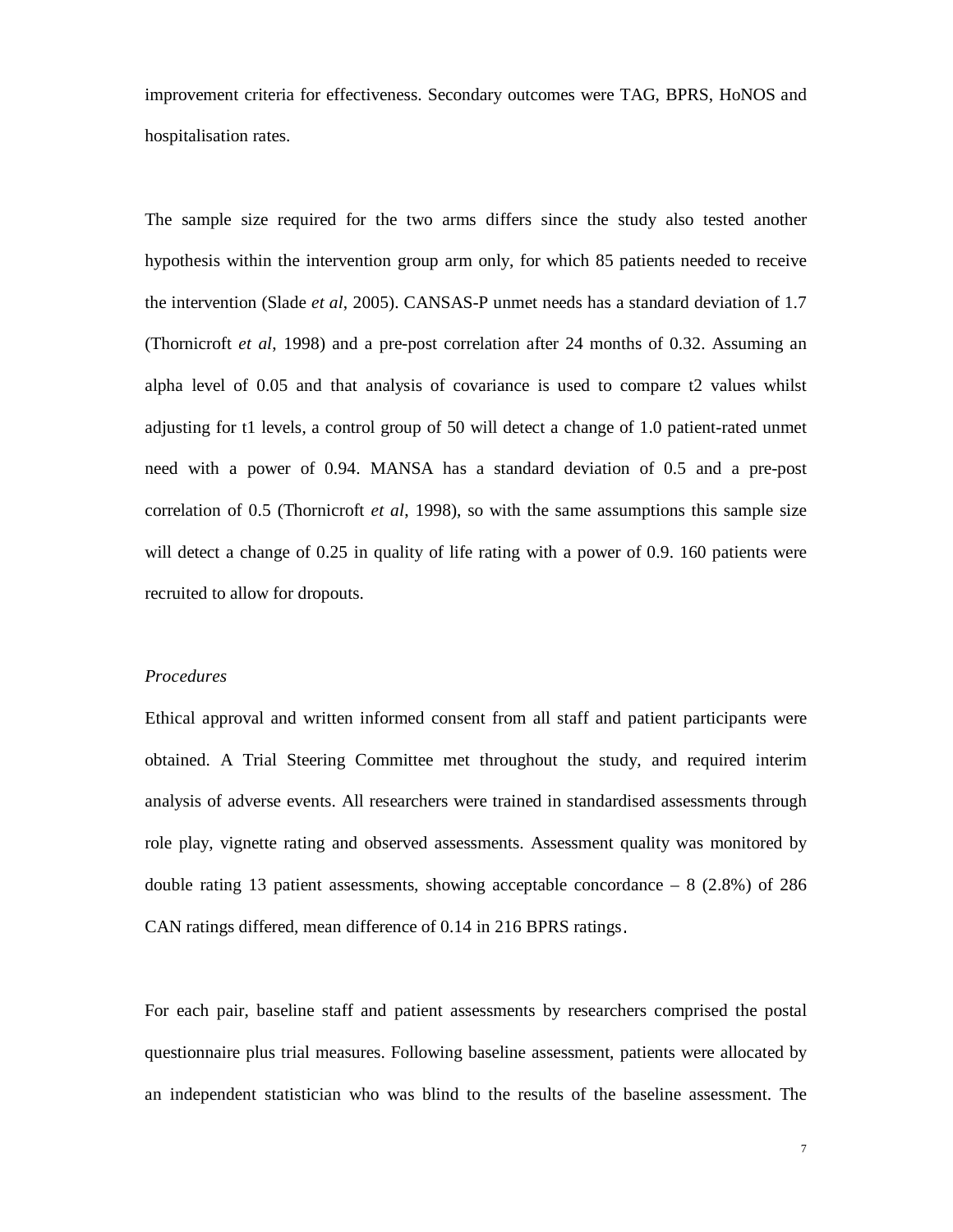statistician used a purpose-written Stata program (StataCorp, 2003), to ensure random allocation and balance on prognostic factors of age (tertiles), gender, ethnicity (White versus Non-White), diagnosis (psychosis versus other), and CMHT. Allocation was concealed until the intervention was assigned. Staff and patients were aware of their allocation status.

The **control group** received treatment-as-usual, involving mental health care from the multidisciplinary CMHT focussed on mental health and social care needs, along with care from the General Practitioner for physical health care needs.

The **intervention group** received treatment-as-usual, and in addition staff-patient pairs (i) were separately asked to complete a monthly postal questionnaire; and (ii) were provided by the research team with identical feedback by post at 3-monthly intervals. Feedback was sent two weeks after round 3 and round 6 postal questionnaires. It comprised colour-coded graphics and text, showing change over time and highlighting areas of disagreement. Patients were paid £5 for each round of assessments.

Follow-up assessments were made at 7 months. At follow-up, patients were asked not to disclose their status, and assignment was guessed by the researcher after the postal questionnaire element. Staff and patient self-report data were collected on the cognitive and behavioural impact of the intervention. Written care plans were audited at baseline and follow-up.

## *Analysis*

Differences in administration time were tested using paired sample t-tests, and between patients with and without follow-up data using chi-squared and independent samples t-tests.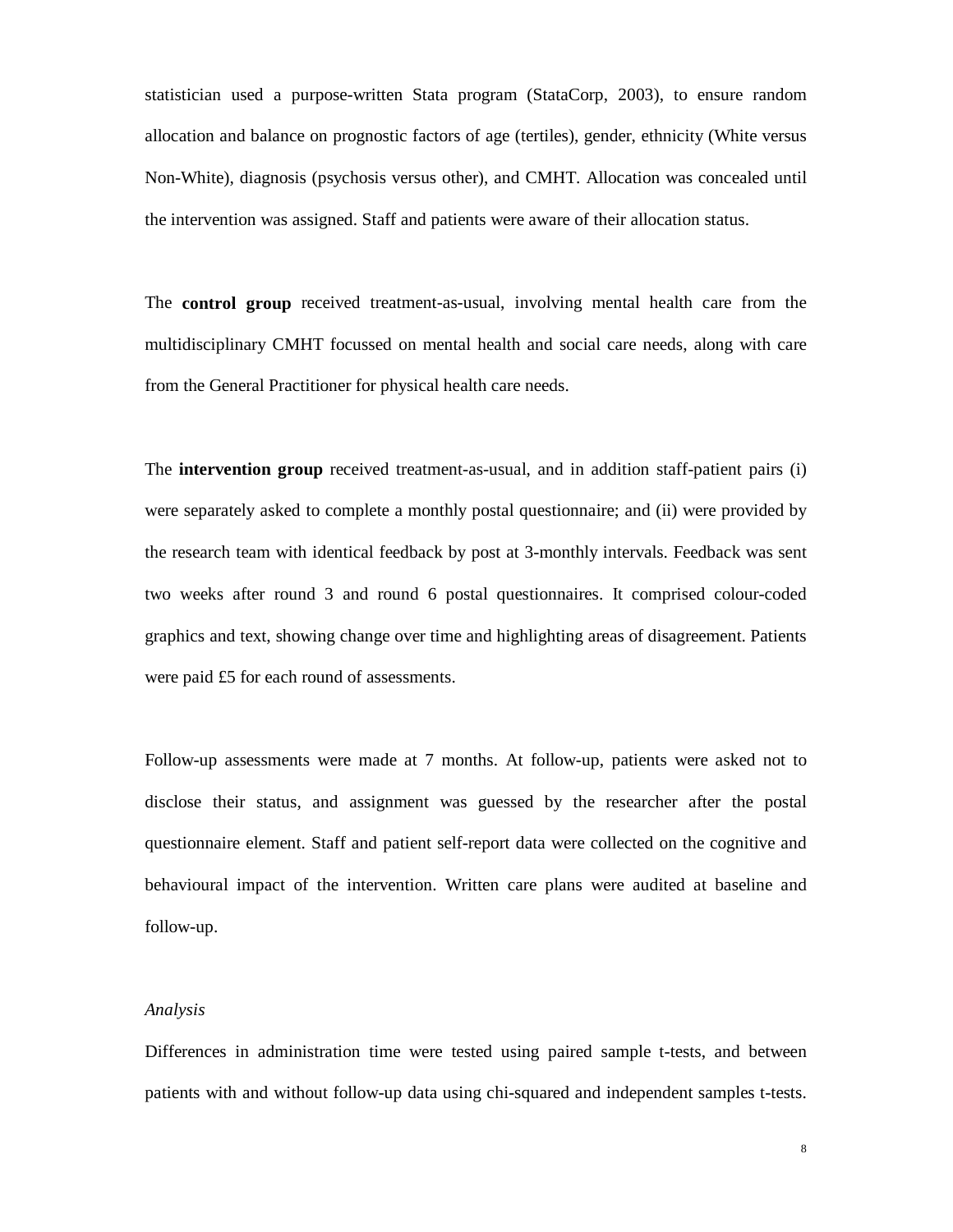Data analysis was undertaken on an intention-to-treat basis, for all participants with followup data. Effectiveness was investigated using independent samples t-tests to compare the outcome at follow-up for intervention and control group patients. Sensitivity analyses were: (i) analysis of covariance to adjust for the baseline level; (ii) analysis of covariance including random effects for staff member and CMHT (to check for any clustering effects); (iii) t-test on the outcomes, with missing values imputed from baseline data; and (iv) Mann-Whitney tests.

A broad costing perspective was used. Production costs were not included. Service cost data were obtained by combining CSRI data with unit cost information to generate service costs. Most unit costs were taken from a published source (Netten A & Curtis L, 2002). Some criminal justice unit costs were estimated specifically for the study: £100 per court attendance and £50 per solicitor contact. Based on assessment processing time, the average cost of providing the intervention was £400 per person. This was based on the assumption that the two researchers employed on the study for two years provided two rounds of the intervention to 100 patients, plus two assessments for 160 patients. It was further assumed that the assessments entailed the same administrative time as the intervention. Per year therefore each research worker could provide 130 assessments or interventions and the salary cost of this is about £200 (i.e. £400 for both rounds of the intervention).

Mean number of service contacts (bed days for in-patient care) and costs at follow-up were compared using regression analysis, with the allocation status and baseline service use or cost entered as independent variables. Resource use data are typically skewed, so bootstrapping with 1,000 repetitions was used to produce confidence intervals for cost differences (Netten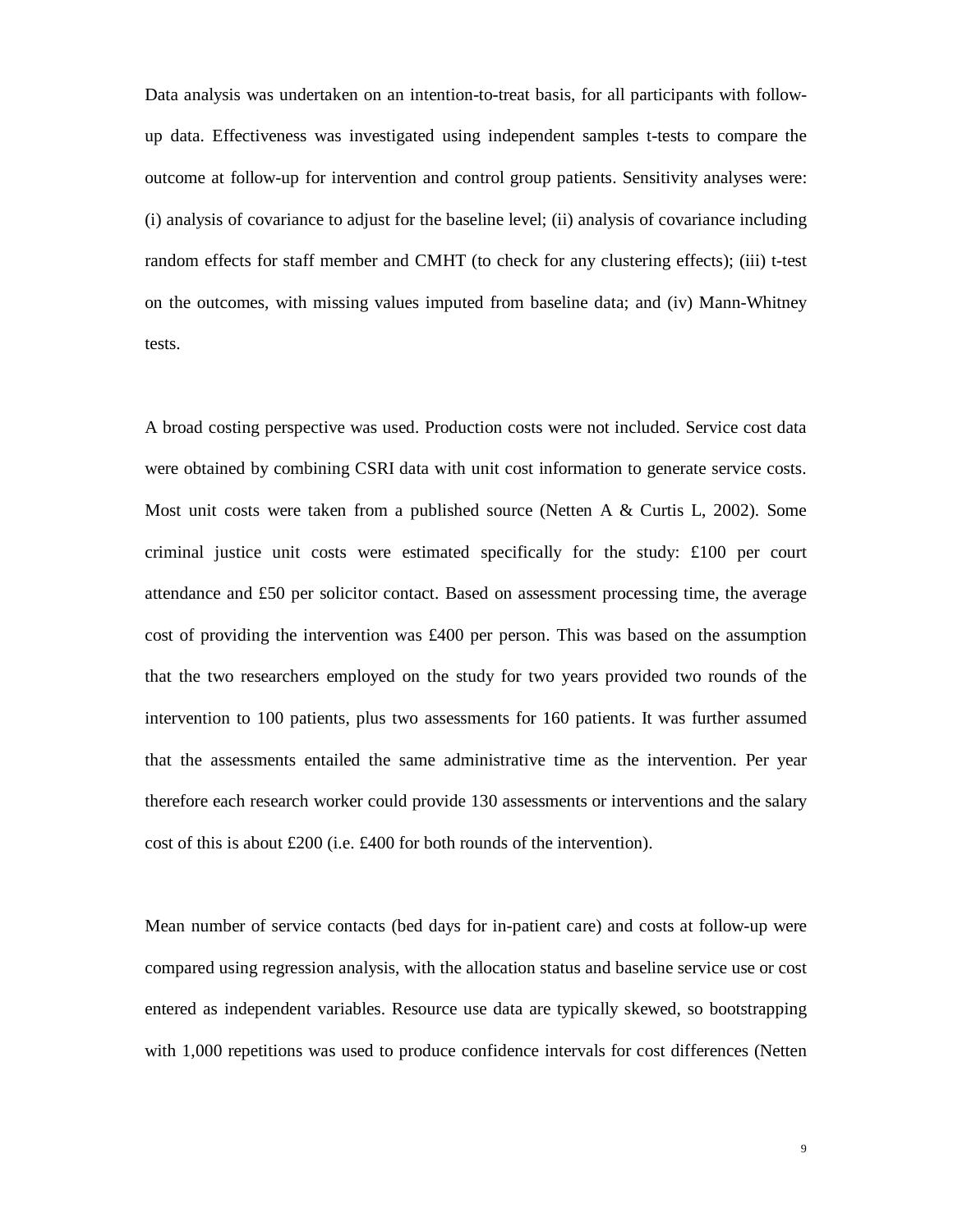A & Curtis L, 2002). A sensitivity analysis was performed by assessing the significance of the difference in total costs after excluding in-patient care.

Cost-effectiveness was investigated using the net-benefit analysis and cost-effectiveness acceptability curves (not shown). Net-benefit analysis uses the equation Net Benefit  $=\lambda O-SC$ , where O = outcome, SC = service cost and  $\lambda$  = the value placed on one unit of outcome (Briggs AH, 2001).  $\lambda$  is a hypothetical amount that would be problematic to determine, but net benefits can be compared for different values of  $\lambda$ . This was done using regression analysis (controlling for baseline costs), with the net benefits associated with  $\lambda$ s between £0 and £90 used as the dependent variables, and allocation status used as the main independent variable. For each regression, 1,000 bootstrap resamples were produced, and for each of these the proportion of regression coefficients that were above zero indicated the probability that the intervention was more cost-effective than the control condition.

## **Results**

## **Participants**

160 patients were recruited between May 2001 and December 2002, with follow-up completed by July 2003. Sociodemographic and baseline clinical assessments for patients are shown in Table 1.

#### *Insert Table 1 here*

74 staff participated in baseline assessments, including 43 psychiatric nurses, 14 social workers and 11 psychiatrists. Postal questionnaire completion rates for staff for rounds 2 to 6 were 78%, 71%, 67%, 59% and 58%. 486 staff postal questionnaires were sent and 325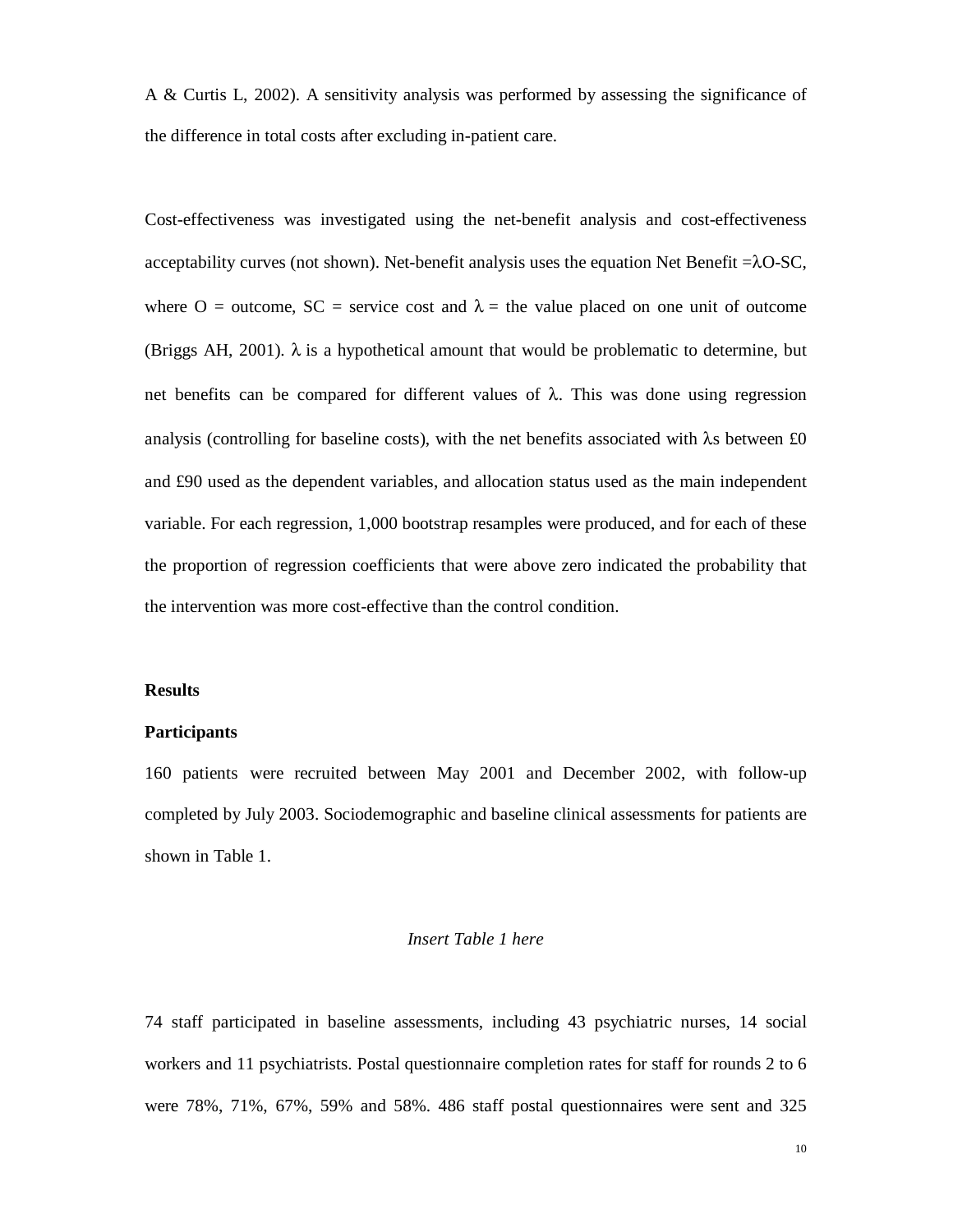(67%) returned. For patients the completion rates were 85%, 84%, 76%, 76% and 76%. 487 postal questionnaires were sent and 386 (79%) returned. Three-monthly summary feedback was sent after round 3 to 96 (95%) staff-patient pairs, and after round 6 to 93 (92%) staffpatient pairs. The trial flow diagram is shown in Figure 1.

### *Insert Figure 1 here*

No demographic or baseline clinical variables differed between the 142 patients with and the 18 patients without full follow-up data (Figure 1).

There was a significant reduction in completion time by the 129 patients for whom completion time data were available  $(14.9 \text{ to } 8.7 \text{ minutes}, p<0.001)$ , but not for the 130 staff with these data (7.8 to 7.4 minutes).

Some researcher blinding to allocation status was retained. In 81 (57%) of the 143 staff interviews and in 41 (29%) of the 140 patient interviews the researcher was unable to guess allocation status. Where they did rate allocation status, they were correct for 97 (92%) of their 105 intervention group ratings, and for 53 (95%) of their 56 control group ratings.

Two adverse events occurred. One intervention-group patient withdrew consent during the study, stating that the questions were "too disturbing and intrusive". One intervention-group patient was sent to prison on remand during the intervention, following a serious assault. There was no evidence linking the assault with involvement in the study.

## **Primary outcomes**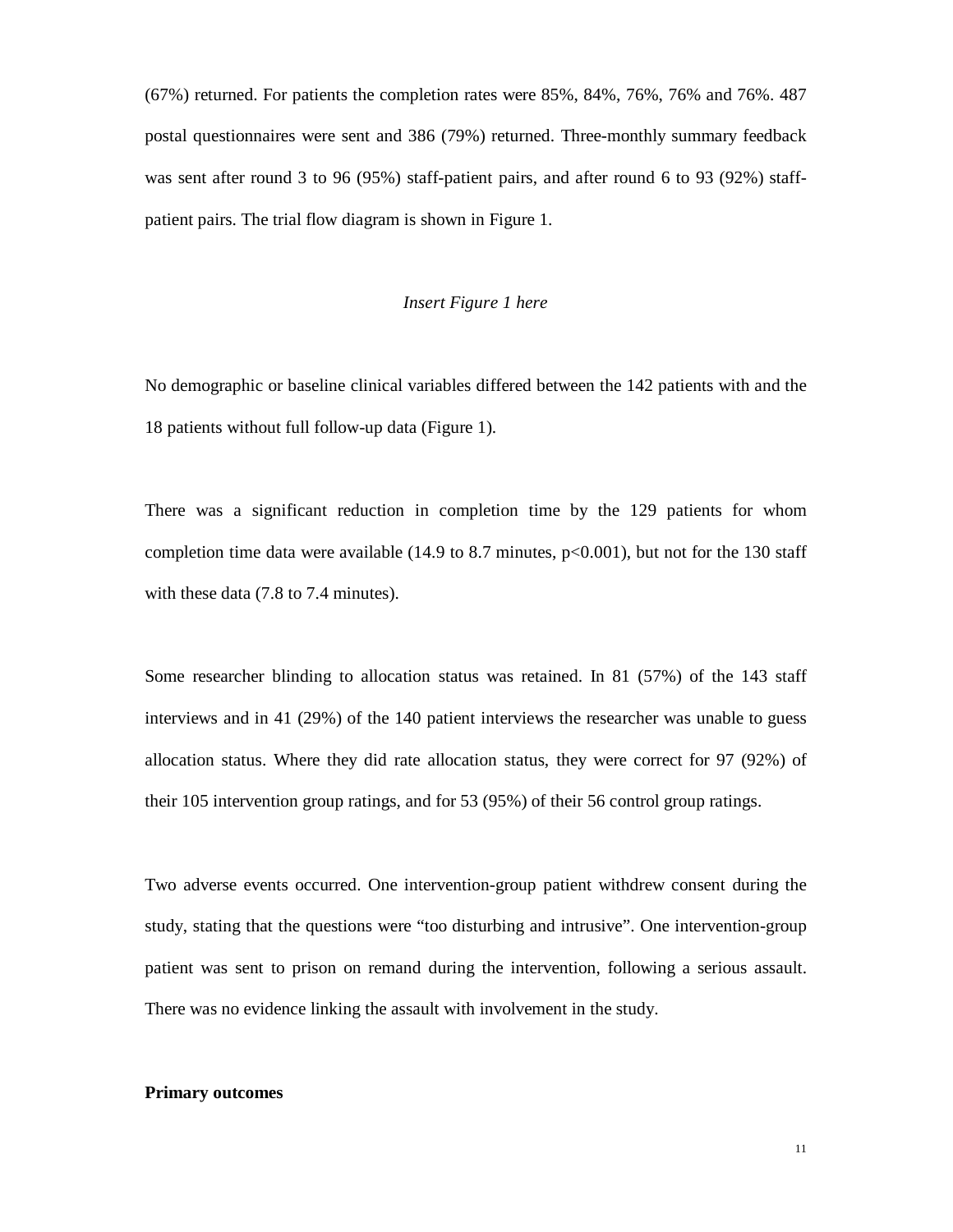Follow-up assessments of the two primary outcomes are shown in Table 2.

### *Insert Table 2 here*

For the 142 patients with baseline and follow-up patient-rated unmet need data, 79 (56%) had at least 1 fewer unmet need at follow-up, comprising 51 (55%) out of 93 in the intervention group and 28 (57%) out of 49 in the control group. There was no evidence for differences between groups in mean follow-up patient-rated unmet need (mean difference = 0.15,  $95\%$ CI = -1.20 to 1.49, p=0.83). The sensitivity analyses all confirmed this conclusion. There was no evidence for clustering due to staff (intraclass correlation 0.0) and a minimal impact for CMHT (intraclass correlation 0.01).

For the 141 patients with baseline and follow-up quality of life data, 56 (40%) had a MANSA rating at least 0.25 higher at follow-up, comprising 39 (42%) out of 92 in the intervention group and 17 (35%) out of 49 in the control group. There was no evidence for differences between groups in mean follow-up quality of life (mean difference  $= -0.07$ , 95%CI =  $-0.44$  to 0.31, p=0.72). The sensitivity analyses all confirmed this conclusion. Intraclass correlations were 0.078 for patients with the same staff member and 0.005 for patients belonging to the same CMHT.

## **Secondary outcomes**

There was no evidence for differences between groups for the three subjective secondary outcomes: mental health problem severity (mean difference  $= 0.55$ , 95%CI  $= -1.8$  to 0.7,  $p=0.38$ ), symptomatology (mean difference = 1.3, 95%CI = -2.2 to 4.8,  $p=0.46$ ) or social disability (mean difference =  $-0.4$ ,  $95\%$ CI =  $-2.7$  to 2.0, p=0.46).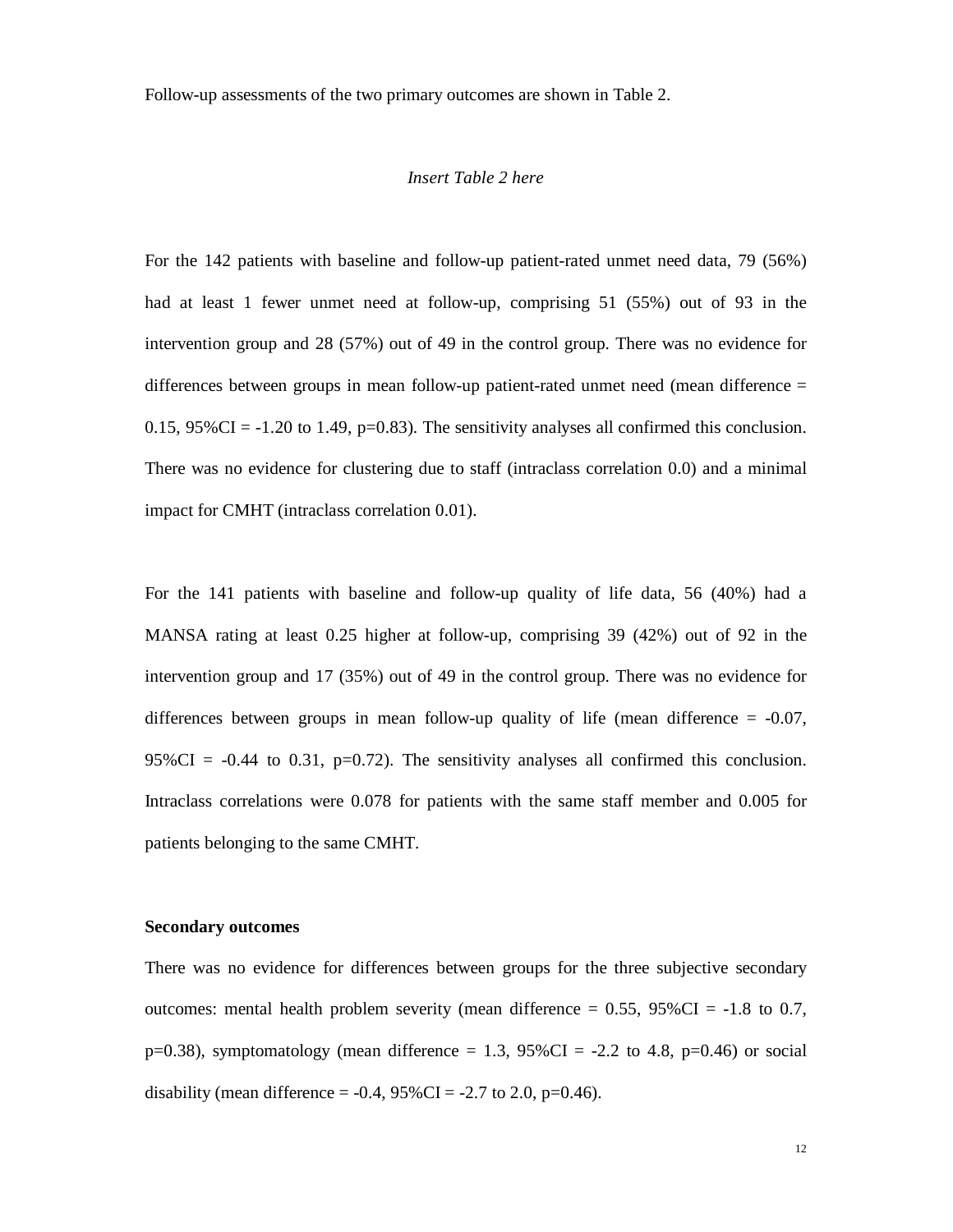Service use is shown in Table 3.

### *Insert Table 3 here*

Intervention group patients had reduced hospitalisation, with admissions in the six months before follow-up being both fewer (means 0.13 versus 0.33, bootstrapped 95%CI -0.46 to -- 0.04) and tending to be shorter (mean 3.5 days versus 10.0 days, bootstrapped 95%CI -16.4 to 1.5). Criminal justice service differences were due to one intervention group patient who spent 121 days in prison.

Table 4 shows the cost of services used.

# *Insert Table 4 here*

Total costs increased by an average of £1,109 in the control group and fell by an average of £1,928 in the intervention group. Follow-up costs were £2,586 less for the intervention group. Most of the difference was due to reduced in-patient costs, and after excluding these the mean total cost difference was £338 less for the intervention group, which was not statistically significant (95% CI -£1,500 to £731).

Net-benefit analysis indicated that if no value is placed on improved quality of life, the probability that the intervention is cost-effective is approximately 0.98, and any positive value would raise this probability still higher. A positive value placed on a clinically significant reduction in unmet needs would reduce the probability of the intervention being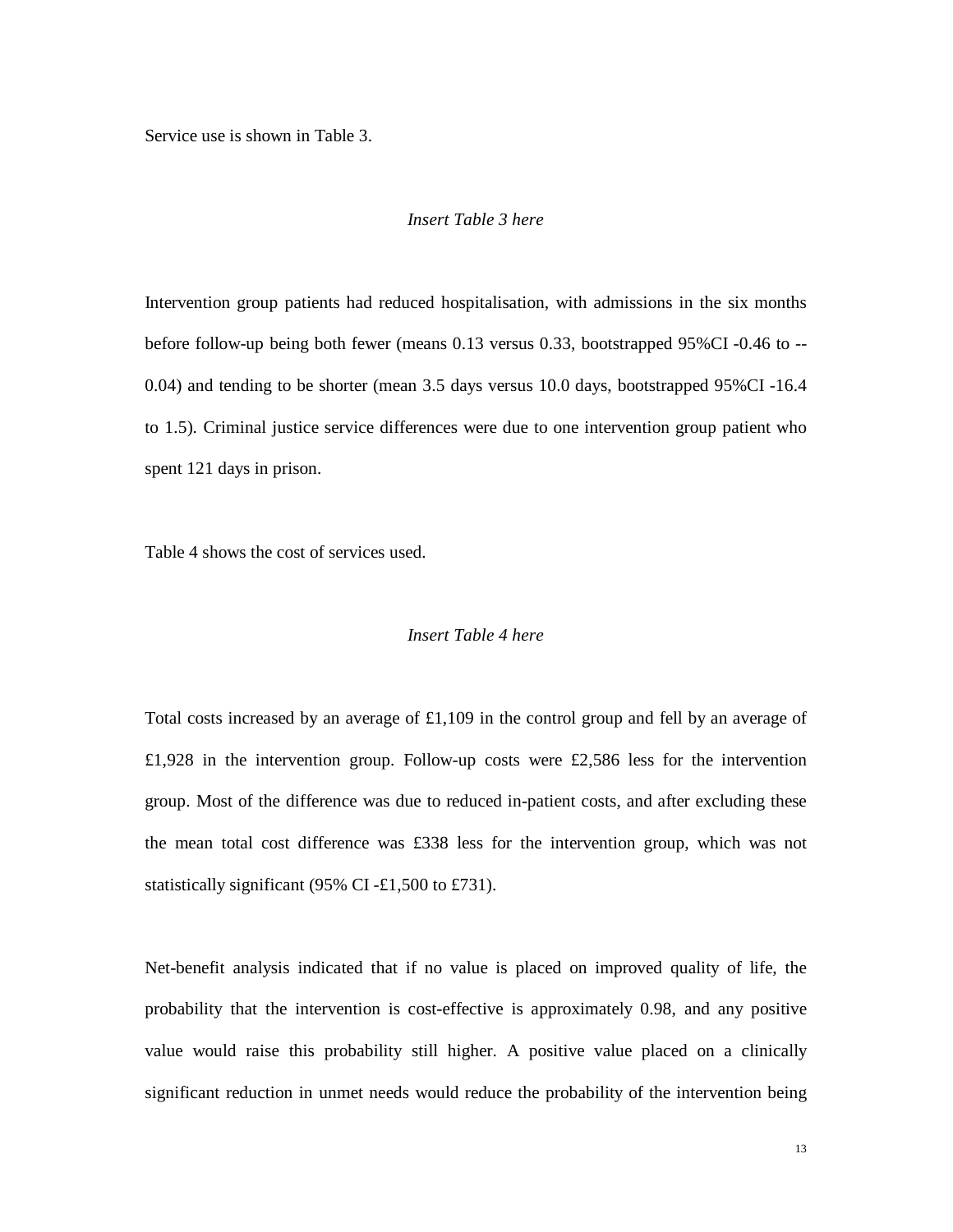cost-effective, as unmet needs were marginally less frequent in the control group. However, the value would need to approach £1 million before there would be even a 60% chance that the control condition was more cost-effective.

The cognitive and behavioural impacts of the intervention were investigated at follow-up, and are shown in Table 5.

# *Insert Table 5 here*

Care plan audit indicated no difference between baseline and follow-up for direct care (possible range 0-10, intervention change 0.0, control change 0.7, difference in change 0.7, 95%CI –0.1 to 1.5), planned assessments (range 0-4, intervention change 0.2, control change 0.2, difference  $-0.1$ , 95%CI  $-0.4$  to 0.3), referrals (range 0-3, intervention change 0.0, control change 0.1, difference in change 0.1, 95%CI –0.3 to 0.5) and carer support (range 0- 6, intervention change 0.5, control change 0.5, difference 0.0, 95%CI –0.6 to 0.6).

# **Discussion**

This randomised controlled trial evaluated the impact over seven months of monthly assessment of important outcomes by staff and patients, plus feedback to both every three months. Routine outcome assessment was not shown to be effective, since means of the subjective outcomes were similar across the two groups. It was, however, associated with cost savings, since patients receiving the intervention had fewer psychiatric admissions. Subjective outcomes appear not to have changed because the intervention was unsuccessful at promoting behaviour change.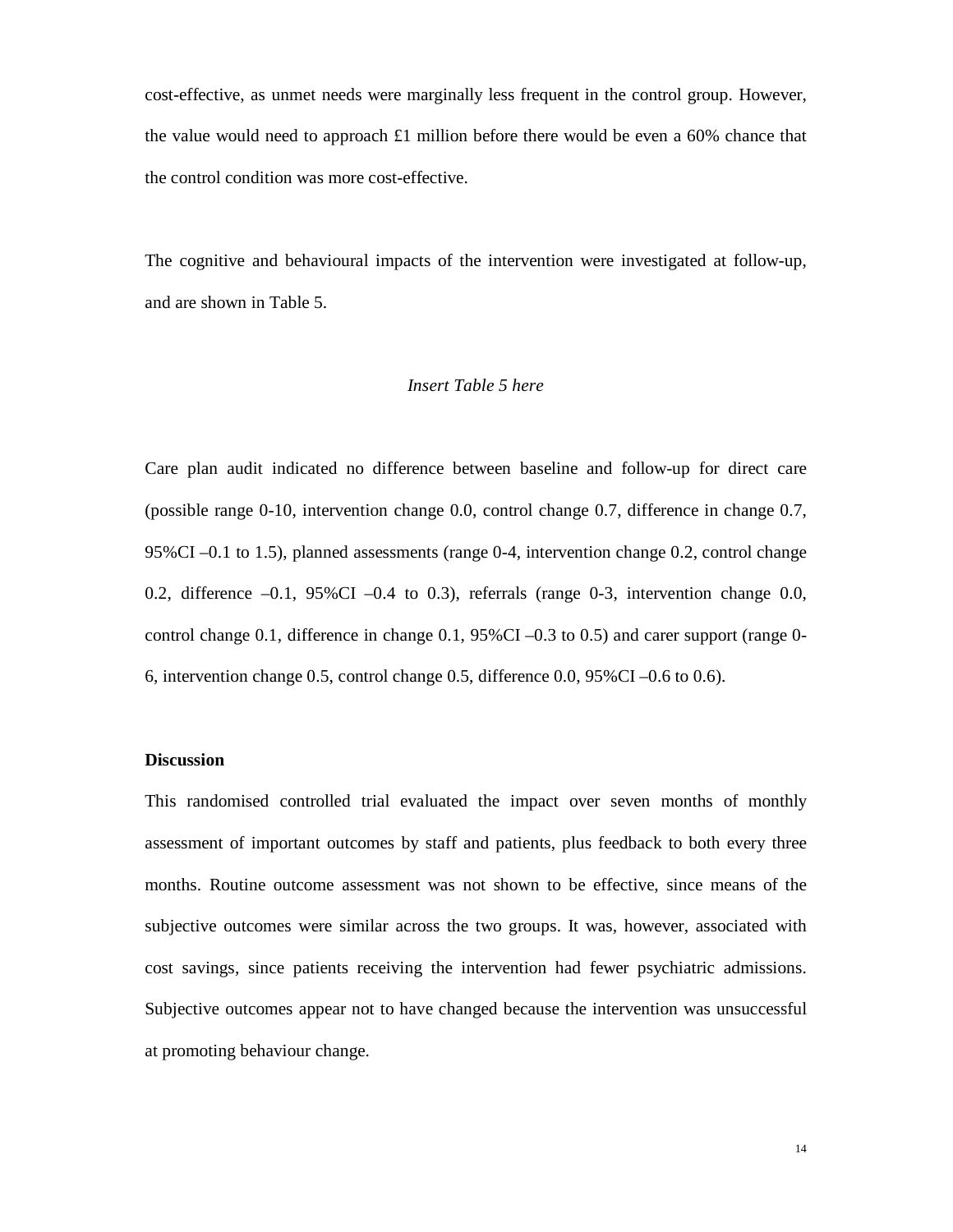#### **Unchanged subjective outcomes**

Subjective outcomes did not significantly improve, so the model did not accurately predict the impact of the intervention. On the basis of their self-report at follow-up, most staff and patients were prompted to consider the process and content of care both by completing the assessments and considered the feedback. However, self-report and care plan audits indicate that behaviour did not change as a result.

The intervention was not entirely implemented as planned, since the turnover of staff was high – 41 (26%) patients had a different member of staff at 7-month follow-up, including 29 (29%) from the intervention group. This may have invalidated some of the intended processrelated mechanisms of action. Similarly, there was a progressive reduction in staff return rates, which may indicate a growing lack of enthusiasm if the feedback was not perceived as useful.

More generally, improvement in subjective outcomes may require greater attention to the context of the intervention (Iles & Sutherland, 2001). A service whose shared beliefs are congruent with the use of outcome measures is necessary if the intervention is not to be 'swimming against the tide'. This will involve changing organisational beliefs and working practices, the need for research programmes rather than isolated research studies, and *demonstration sites* (Nutley *et al*, 2003). A demonstration site in this context would be a service which uses outcome measures as a routine element of care on an ongoing basis. What would such a service look like? The characteristics of such a service would be a focus on the patient's perspective in assessment, the systematic identification of the full range of health and social care needs of the patient, the development of innovative services to address these needs, and the evaluation of the success of the service in terms of impact on quality of life.

15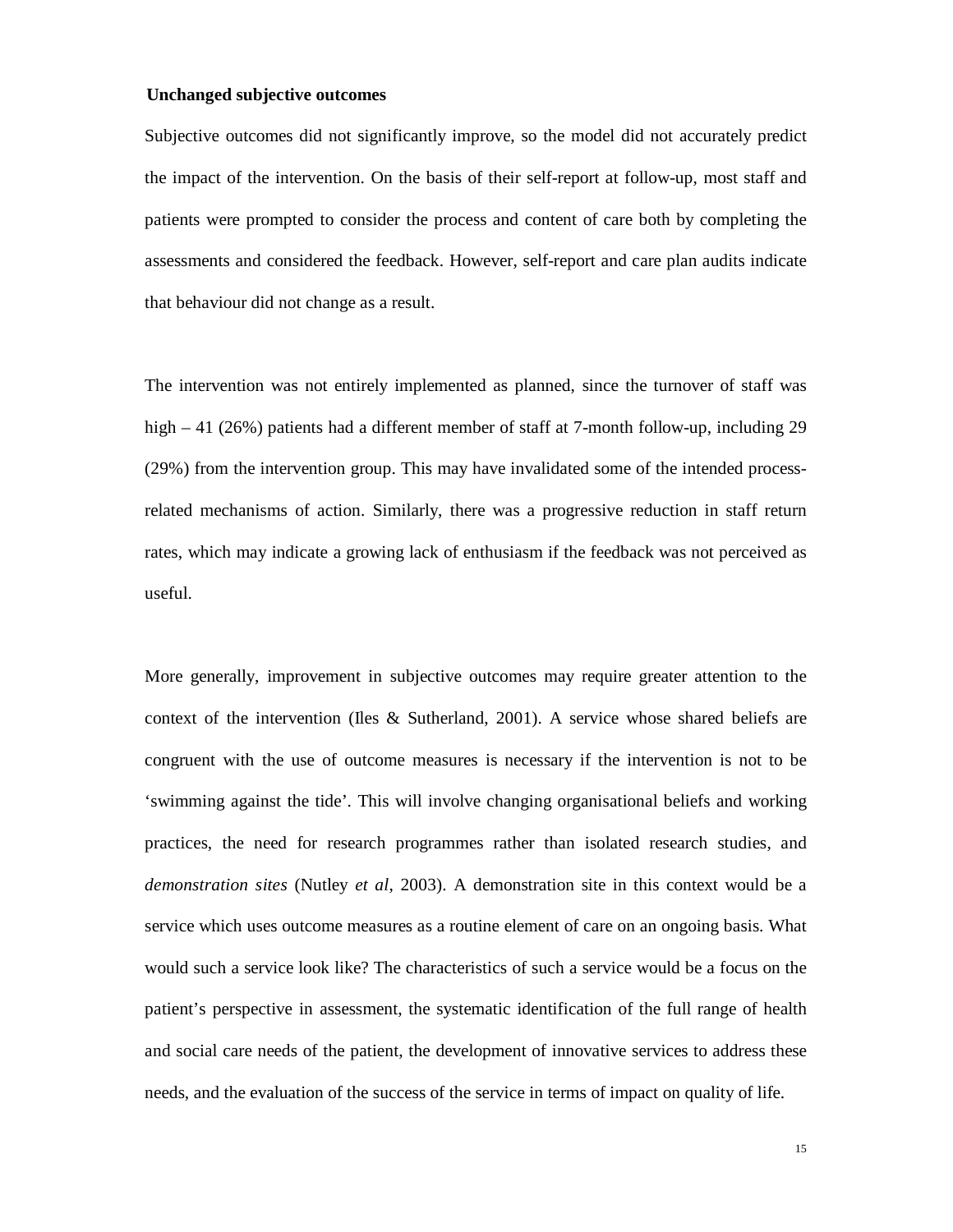The intervention also needs to be more tailored to fostering behaviour change - identifying topics which the patient would like to discuss with staff (van Os *et al*, 2004), or providing (and auditing for level of implementation) more prescriptive advice for staff action (Lambert *et al*, 2001). The feedback was provided every three months, which may have been too long a gap – feedback may need to be more prompt (Lambert *et al*, 2001;Bickman *et al*, 2000;Hodges & Wotring, 2004).

However, the objective criterion of admission rates did improve, and so some aspects of behaviour did change. This is now considered.

## **Reduced admissions**

Why were admissions reduced? Reduced in-patient use and costs may be due to earlier or different actions. Staff received regular clinical information about intervention patients, possibly triggering earlier support and hence avoiding the need for admission. This could be investigated by assessing whether the time between prodromal indications of relapse and keyworker awareness of the need for increased support is reduced when outcome information is routinely collected and available to staff.

Furthermore, staff had more information about intervention than control group patients. Since decisions to admit patients are made using the best clinical information available, there may have been a marginal raising of admission threshold for intervention patients. Further attention needs to be given to the influences which alter thresholds for in-patient admission.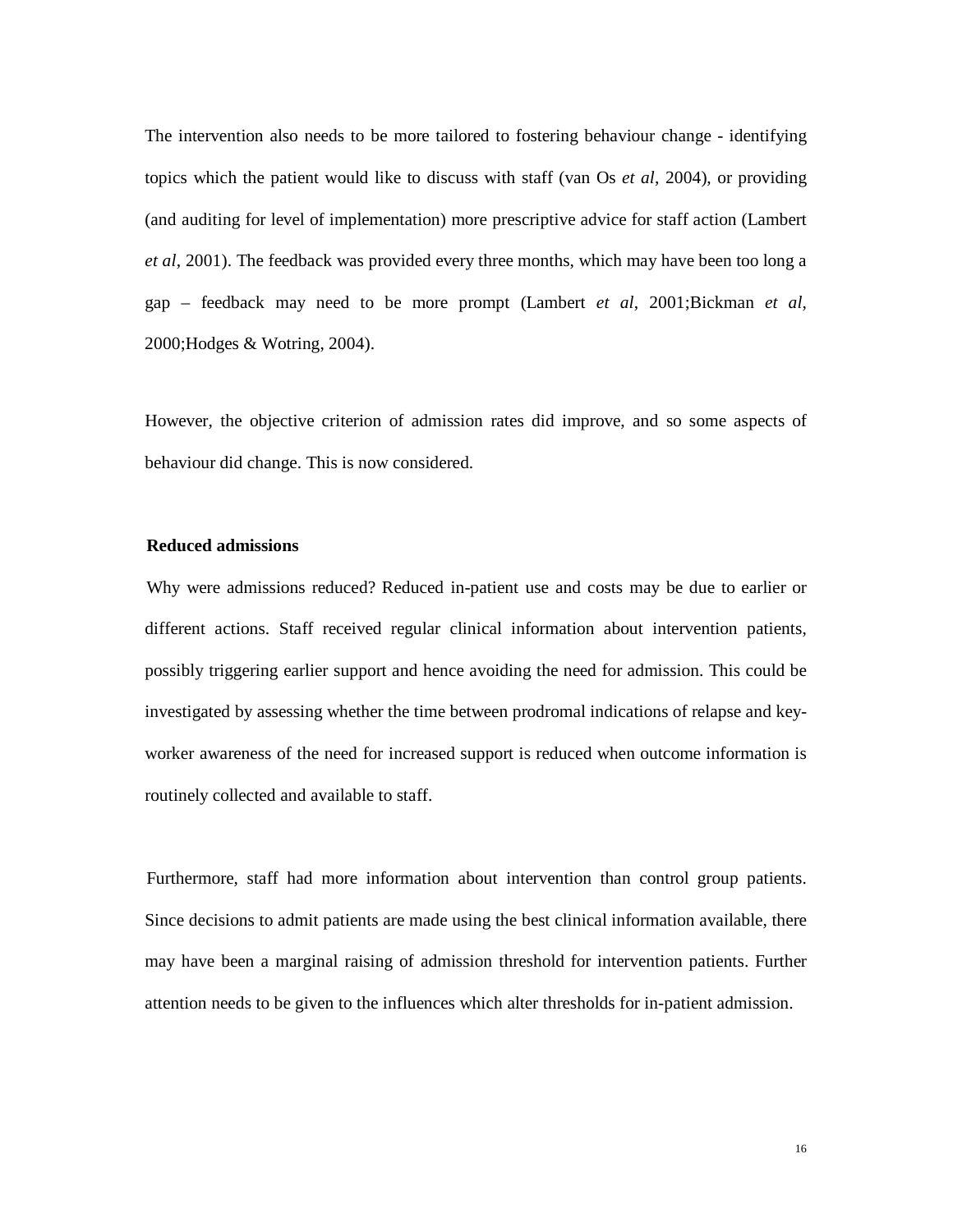Finally, the way in which the feedback is used by patients and staff needs to be investigated, for example using qualitative methodologies such as conversation analysis (McCabe *et al*, 2002).

### **Limitations**

Service use data were obtained via patient self-report, which may be unreliable. However, a number of studies have found an adequate correlation between self-report data and information collected by service providers (Goldberg RW *et al*, 2002;Caslyn RJ *et al*, 1993).

Neither patients nor staff were blind to allocation status. Researchers conducting the followup interviews were partially blind – they guessed allocation status correctly for 38% of staff and for 68% of patients.

46 (78%) of the 59 patients in the control group had a member of staff who also had an intervention group patient, indicating that contamination was possible between the two groups. A solution to contamination problems would have been cluster randomisation by CMHT. Cluster randomised controlled trials overcome some of the theoretical, ethical and practical problems of investigating mental health services (Gilbody & Whitty, 2002), although they are more complex to design, and require larger samples and more complex analysis (campbell *et al*, 2004). On the basis of intraclass correlations in this study, a cluster trial randomising by CMHT would require an increase of 20% in the sample size. Randomisation by staff member would entail an increase of 10%.

Finally, the follow-up period of 7 months may not have been long enough to capture all potential service use changes brought about by the intervention.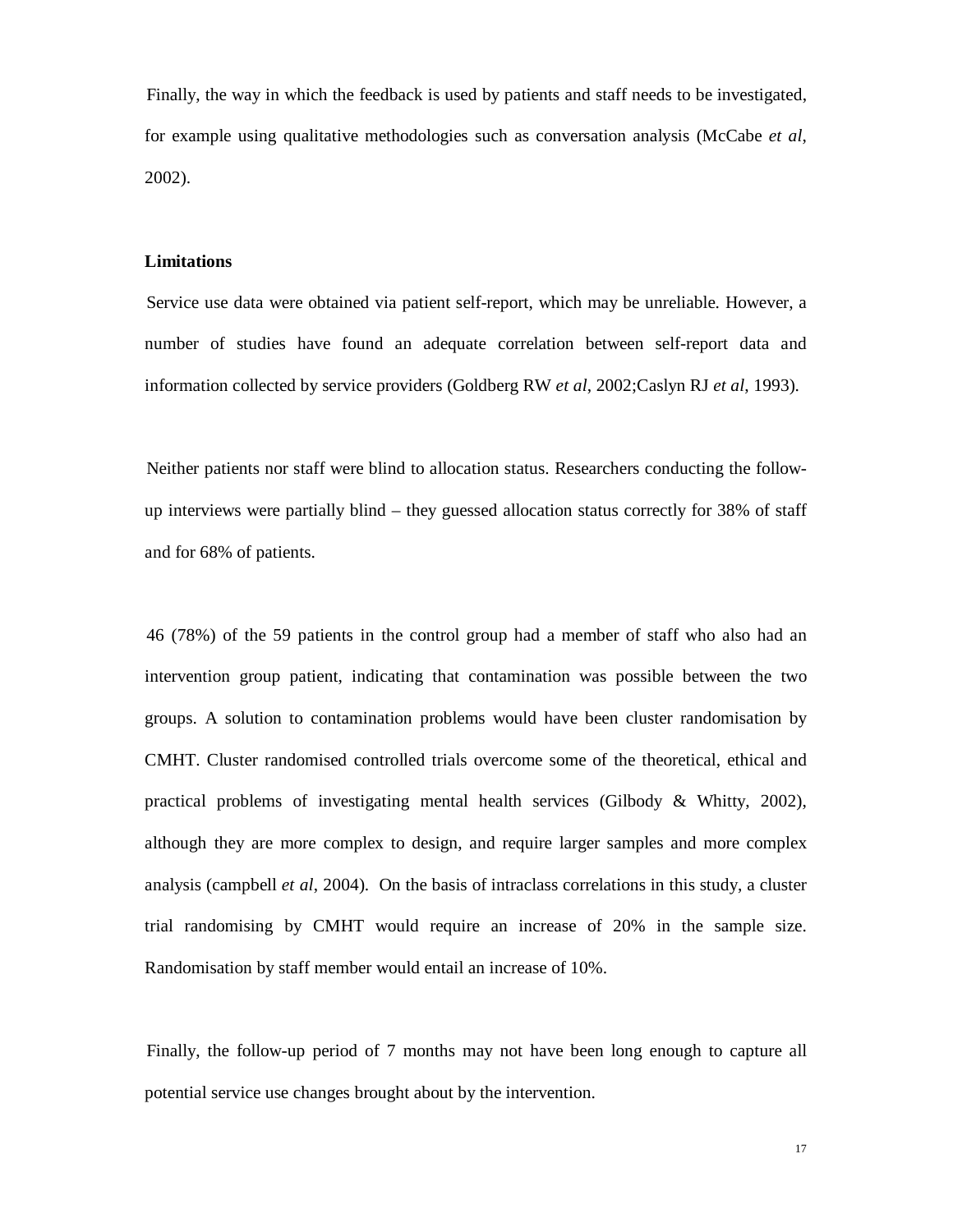## **Implications for clinicians and policy-makers**

This study demonstrates that it is feasible to implement a carefully developed approach to routine outcome assessment in mental health services. The staff response rate over the 7 rounds of assessment was 67%, the patient response rate was 79%, and 92% of the intervention group received two rounds of feedback. Furthermore, 84% of staff and patients received, read and understood the feedback.

The intervention costs around £400 per person, which for a primary care trust with a caseload of 3,500 people would equate to around  $\pounds1.4$  million. However, the results of this study suggest that this cost could be more than offset by savings in service use.

This study is the first investigation of the use of standardised outcome measures over time in a representative adult mental health sample. As with previous studies (Marshall *et al*, 2004;Ashaye *et al*, 2003), subjective outcomes did not improve. However, a carefully developed and implemented approach to routinely collecting and using outcome data has been shown to reduce admissions, and consequently save money.

## **Acknowledgements**

Ian White was the trial statistician. The study was funded by the Medical Research Council through a Clinician Scientist Fellowship (G108/390).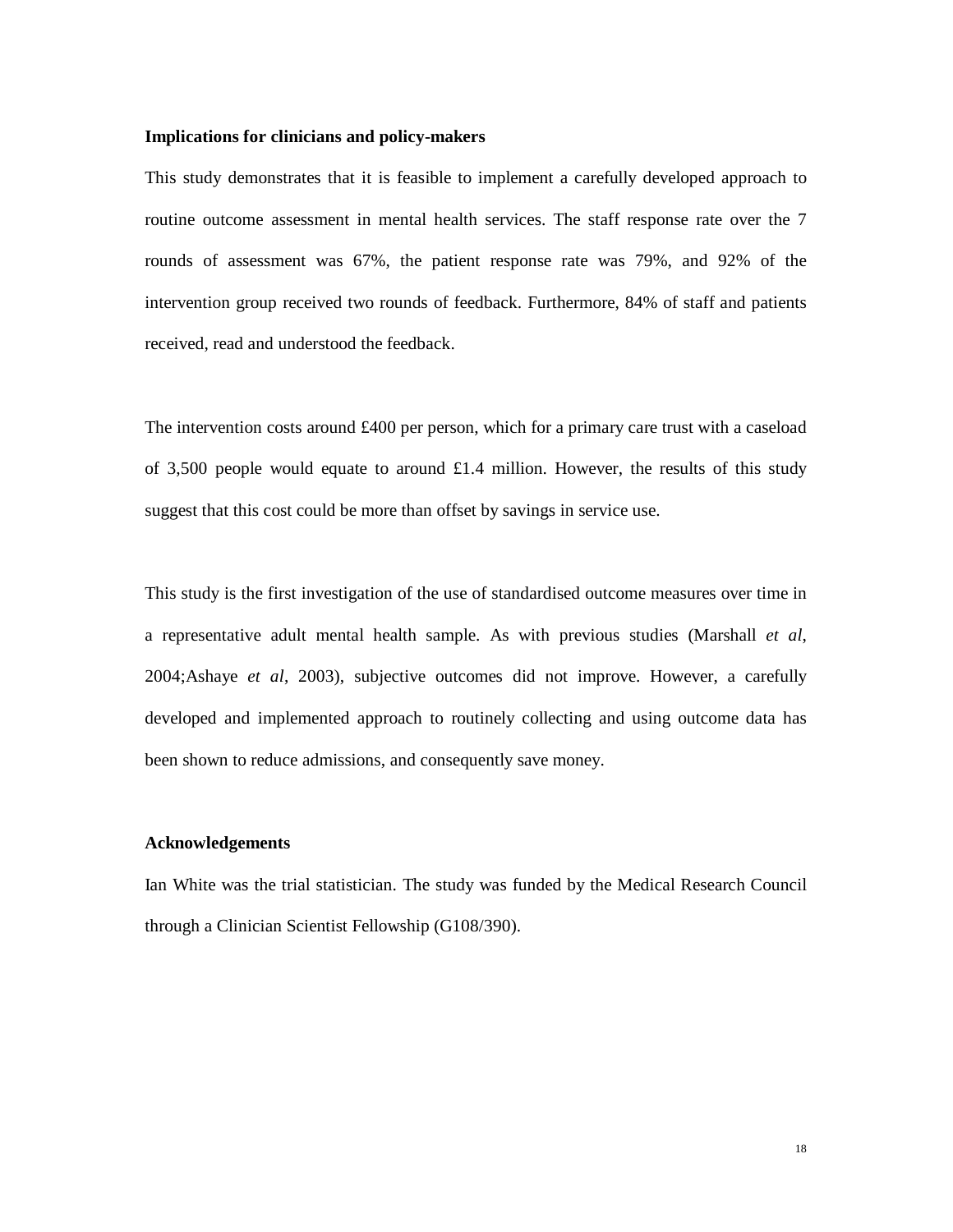|                                     | All                | <b>Intervention</b> | <b>Control group</b> |
|-------------------------------------|--------------------|---------------------|----------------------|
|                                     | $(n=160)$          | $group(n=101)$      | $(n=59)$             |
| Age (mean)                          | $41.2$ (s.d. 11.2) | 41.8 (s.d. 11.4)    | $40.2$ (s.d. 10.8)   |
| Male                                | 78 (49%)           | 48 (48%)            | 30 (51%)             |
| Ethnicity                           |                    |                     |                      |
| White                               | 122 (76%)          | 77 (76%)            | 45 (76%)             |
| <b>Black African-Caribbean</b>      | 20 (13%)           | 16(16%)             | 9(15%)               |
| Indian                              | 6(4%)              | 4(4%)               | 2(3%)                |
| Other                               | 12 (8%)            | 4(4%)               | 3(5%)                |
| Highest educational level           |                    |                     |                      |
| No formal qualification             | 61 (38%)           | 38 (38%)            | 23 (39%)             |
| GCSE / GCE <sup>1</sup>             | 45 (28%)           | 28 (28%)            | 19 (32%)             |
| A levels <sup>2</sup>               | 14 (9%)            | $10(10\%)$          | 3(5%)                |
| Higher diploma or degree            | 16 (10%)           | $11(11\%)$          | 4(7%)                |
| Not known                           | 24 (15%)           | 13 (13%)            | 10 17%)              |
| Primary clinical diagnosis          |                    |                     |                      |
| Schizophrenia                       | 60 (38%)           | 40 (40%)            | 20 (34%)             |
| Bipolar affective disorder          | $17(11\%)$         | 8(8%)               | 9(15%)               |
| Other psychoses                     | 21 (13%)           | 12(12%)             | 7(12%)               |
| Affective disorder                  | 43 (27%)           | 27 (27%)            | 16(27%)              |
| Personality disorder                | 11(7%)             | 7(7%)               | 4(7%)                |
| Other                               | 8(5%)              | 7(7%)               | 3(5%)                |
| Contact with mental health services |                    |                     |                      |

**Table 1: Social and baseline clinical characteristics of patients (n=160)**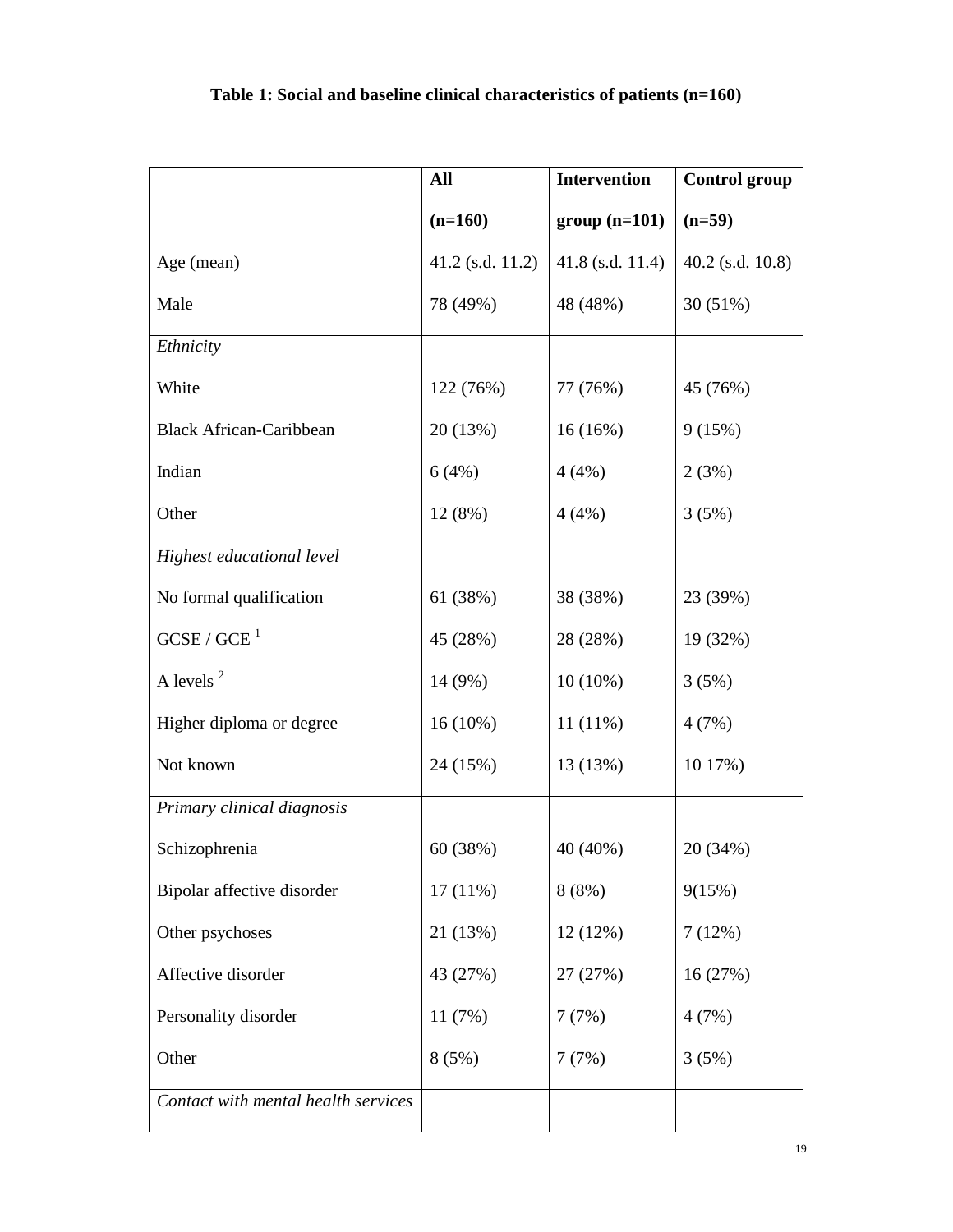| Years since first contact          | $13.1$ (s.d. 11.8) | 14.2 (s.d. 12.6) | $11.1$ (s.d. 9.8) |
|------------------------------------|--------------------|------------------|-------------------|
| Years in this episode of care      | 4.1 (s.d. 4.2)     | $4.3$ (s.d. 4.7) | $3.9$ (s.d. 3.3)  |
| <b>Measure</b>                     | mean $(s.d.)$      | mean $(s.d.)$    | mean (s.d.)       |
| <b>CANSAS-S</b><br>Staff-completed | 2.98(3.19)         | 3.24(3.31)       | 2.54(2.94)        |
| unmet                              |                    |                  |                   |
| CANSAS-S met                       | 5.04(3.43)         | 5.06(3.29)       | 5.02(3.69)        |
| <b>TAG</b>                         | 5.21(3.64)         | 5.44(3.58)       | 4.81(3.73)        |
| HAS-S                              | 7.34(1.61)         | 7.45(1.59)       | 7.14(1.64)        |
| <b>HONOS</b>                       | 8.87(6.43)         | 9.15(6.63)       | 8.40(6.10)        |
| CANSAS-P unmet<br>Patient-rated    | 4.59(3.62)         | 4.36(3.36)       | 4.98(4.05)        |
| CANSAS-P met                       | 4.21(2.88)         | 4.23(2.81)       | 4.17(3.04)        |
| HAS-P                              | 7.95(1.94)         | 8.19 (1.79)      | 7.54(2.12)        |
| <b>MANSA</b>                       | 4.25(1.01)         | 4.25(0.99)       | 4.25(1.05)        |
| Interviewer-rated                  | 33.51 (9.29)       | 33.35 (9.04)     | 33.79 (9.78)      |
| <b>BPRS</b>                        |                    |                  |                   |

 $\overline{1}$  Normally taken aged 16,  $\overline{2}$  Normally taken aged 18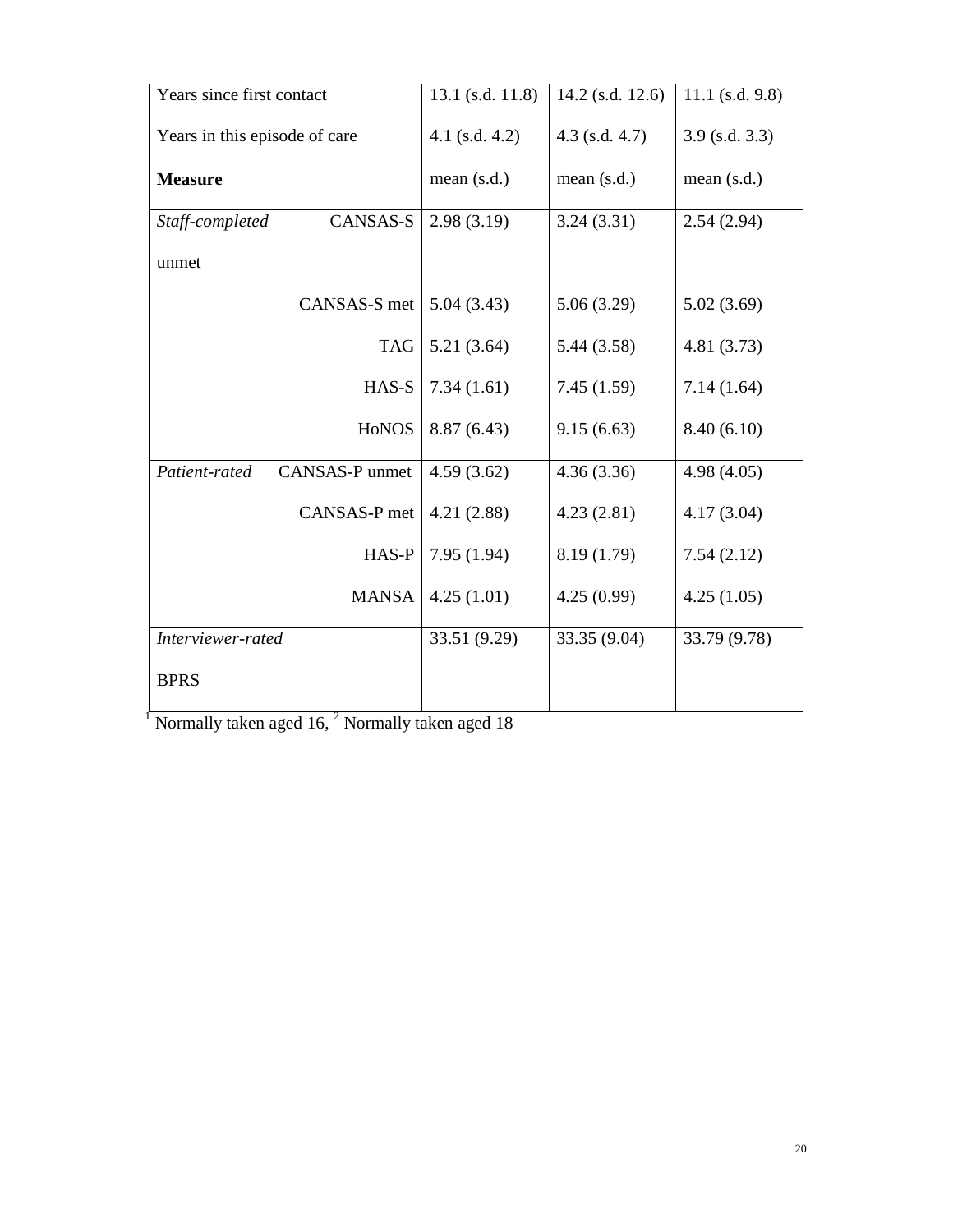| <b>Measure</b>    | <b>Intervention</b> | <b>Control</b> | <b>Difference</b> | 95%CI           |
|-------------------|---------------------|----------------|-------------------|-----------------|
|                   | $n=93$              | $n=49$         |                   |                 |
|                   | mean $(s.d.)$       | mean $(s.d.)$  |                   |                 |
| Staff-completed   |                     |                |                   |                 |
| CANSAS-S unmet    | 2.93(3.56)          | 2.02(2.57)     | $-0.91$           | $-2.0$ to $0.1$ |
| CANSAS-S met      | 4.06(2.89)          | 5.23(3.86)     | 1.17              | $-0.1$ to 2.4   |
| <b>TAG</b>        | 5.14(3.58)          | 4.58(3.34)     | $-0.55$           | $-1.8$ to 0.7   |
| HAS-S             | 7.54(1.62)          | 7.33(1.88)     | $-0.21$           | $-0.8$ to $0.4$ |
| HoNOS             | 9.23(6.55)          | 8.88(6.53)     | $-0.36$           | $-2.7$ to 2.0   |
| Patient-rated     |                     |                |                   |                 |
| CANSAS-P unmet    | 3.96(3.58)          | 4.10(4.31)     | 0.15              | $-1.2$ to 1.5   |
| CANSAS-P met      | 4.39(3.32)          | 4.63(4.71)     | 0.25              | $-1.1$ to 1.6   |
| HAS-P             | 7.37(2.15)          | 7.12(2.38)     | $-0.25$           | $-1.0$ to 0.5   |
| <b>MANSA</b>      | 4.27(1.04)          | 4.20(1.14)     | $-0.07$           | $-0.4$ to 0.3   |
| Interviewer-rated |                     |                |                   |                 |
| <b>BPRS</b>       | 31.39 (9.27)        | 32.71 (11.39)  | 1.3               | $-2.2$ to 4.8   |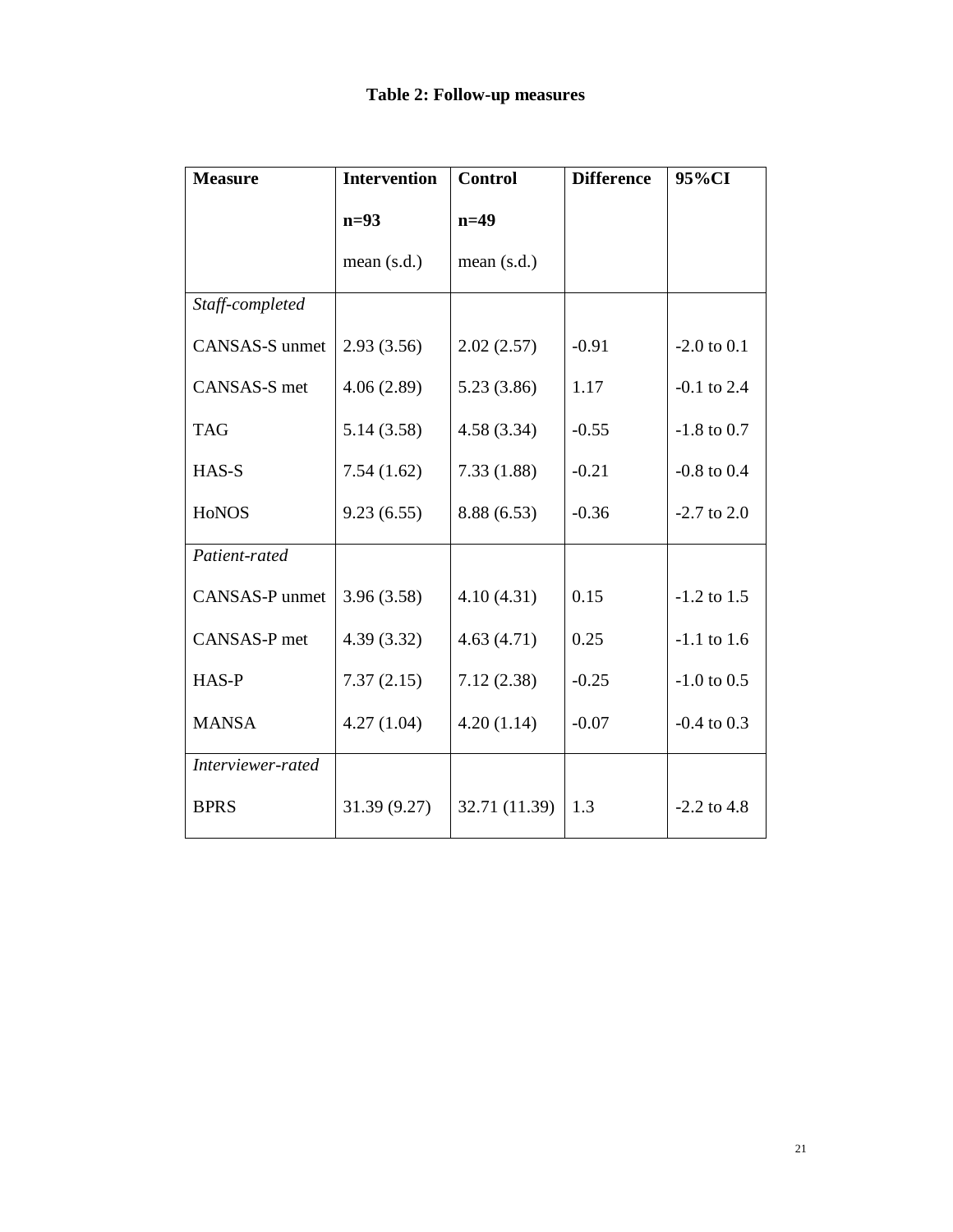**Table 3: Number of service contacts in six-month periods prior to baseline and follow-up interviews** 

|                               | <b>Baseline</b> |             | <b>Follow-up</b> |                    |                         |
|-------------------------------|-----------------|-------------|------------------|--------------------|-------------------------|
|                               | <b>Control</b>  | Interventio | <b>Control</b>   | <b>Interventio</b> | 95% CI of follow-       |
|                               | $(n=59)$        | $\mathbf n$ | $(n=49)$         | $\mathbf n$        | up                      |
|                               |                 | $(n=101)$   |                  | $(n=93)$           | difference <sup>a</sup> |
| Psychiatric in-patient        | 10.3(31.4)      | 15.6(37.4)  | 16.4(45.8)       | 3.5(16.1)          | $-25.7$ to $-1.6$       |
| General in-patient            | 1.9(13.9)       | 0.5(2.9)    | 0.8(4.4)         | 0.7(5.1)           | $-2.2$ to 0.2           |
| A & E                         | 0.4(1.1)        | 0.7(2.1)    | 0.4(1.0)         | 0.4(1.4)           | $-0.4$ to 0.3           |
| General out-patient           | 1.0(3.6)        | 0.6(1.5)    | 0.6(1.6)         | 0.6(2.3)           | $-0.7$ to $0.7$         |
| Day care                      | 14.2(28.3)      | 14.1(30.2)  | 7.1(17.7)        | 9.5(30.4)          | $-5.2$ to 10.5          |
| Community<br>health<br>mental | 6.2(7.4)        | 9.3(11.1)   | 9.6(12.9)        | 9.6(13.0)          | $-6.5$ to 1.6           |
| nurse                         |                 |             |                  |                    |                         |
| Social worker                 | 2.5(5.5)        | 3.9(9.4)    | 2.4(5.3)         | 3.8(10.5)          | $-1.3$ to 3.5           |
| <b>GP</b>                     | 2.5(4.2)        | 2.1(3.2)    | 2.8(5.2)         | 2.3(4.5)           | $-1.7$ to 1.2           |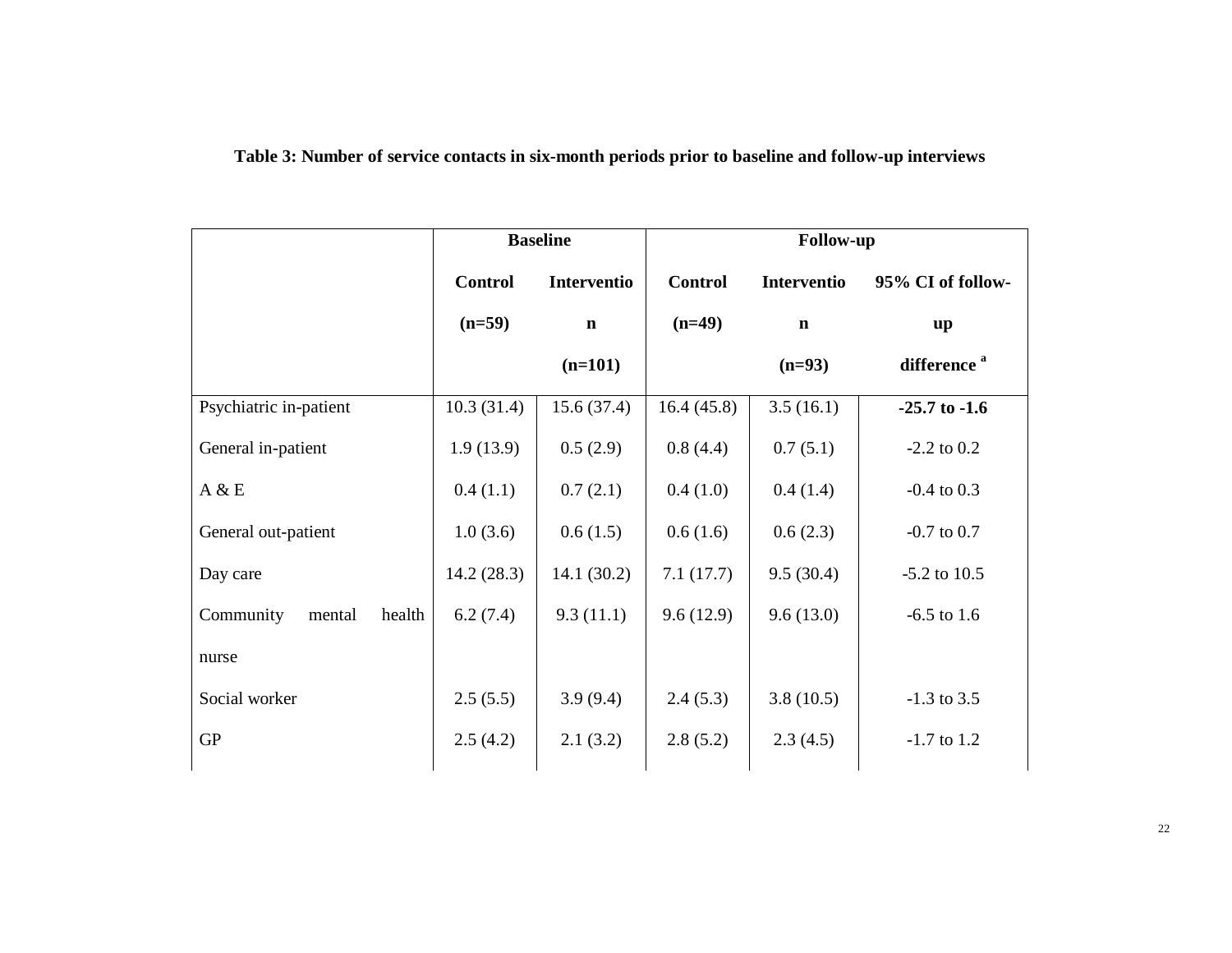| Psychiatrist              | 3.9(4.5)  | 3.7(4.7) | 3.8(7.6)  | 2.7(4.0)  | $-3.4$ to 1.0 |
|---------------------------|-----------|----------|-----------|-----------|---------------|
| Psychologist              | 1.0(3.5)  | 1.5(5.2) | 1.5(7.6)  | 1.3(4.6)  | $-2.7$ to 1.6 |
| <b>OT</b>                 | 4.1(12.6) | 1.2(4.3) | 4.7(26.2) | 1.3(10.8) | $-9.2$ to 2.1 |
| Criminal justice services | 0.7(1.9)  | 0.7(2.9) | 0.0(0.0)  | 2.0(14.0) | $0.3$ to 5.8  |
| Residential care          | 3.3(8.2)  | 3.2(8.1) | 5.2(10.2) | 3.3(8.4)  | $-4.7$ to 0.9 |
|                           |           |          |           |           |               |

Figures are mean (SD) number of contacts with the exception of in-patient care where the number of days are recorded.

<sup>a</sup> Bootstrapped confidence interval using percentile method and controlling for baseline service use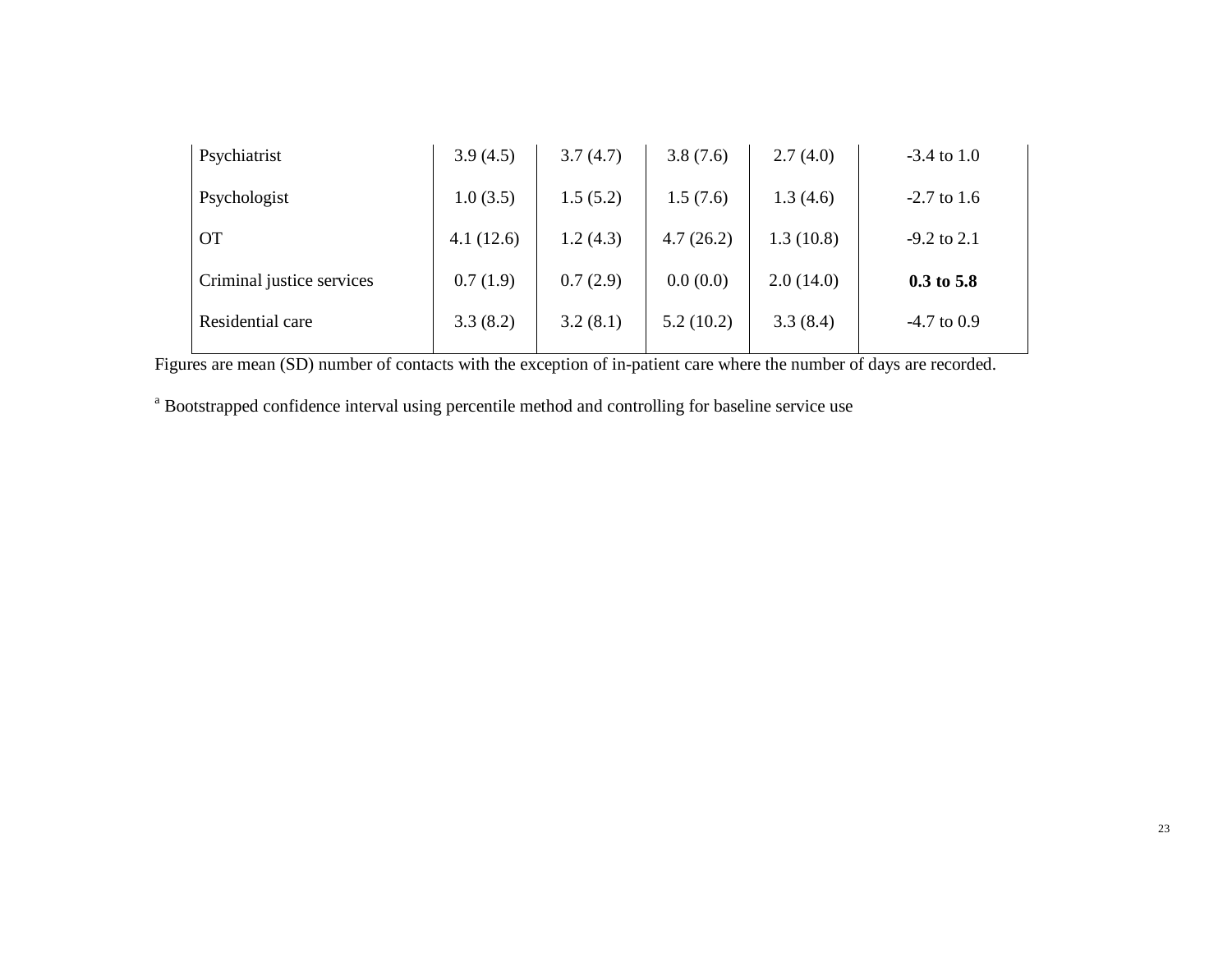**Table 4: Cost of services used in six-month periods prior to baseline and follow-up interviews (2001/2 £s)** 

|                               | <b>Baseline</b> |                    | <b>Follow-up</b> |                    |                         |
|-------------------------------|-----------------|--------------------|------------------|--------------------|-------------------------|
|                               | <b>Control</b>  | <b>Interventio</b> | <b>Control</b>   | <b>Interventio</b> | 95% CI of follow-       |
|                               | $(n=59)$        | $\mathbf n$        | $(n=49)$         | $\mathbf n$        | up                      |
|                               |                 | $(n=101)$          |                  | $(n=93)$           | difference <sup>a</sup> |
| Psychiatric in-patient        | 1824 (5558)     | 2762 (6624)        | 2893 (8100)      | 626 (2847)         | $-4542$ to $-287$       |
| General in-patient            | 514 (3803)      | 132 (789)          | 206 (1196)       | 176 (1396)         | $-596$ to 42            |
| A & E                         | 32(79)          | 53 (155)           | 28 (76)          | 33(101)            | $-31$ to 26             |
| General out-patient           | 81 (297)        | 47 (127)           | 52 (128)         | 48 (187)           | $-55$ to 60             |
| Day care                      | 562 (1324)      | 476 (1114)         | 177 (443)        | 246 (763)          | $-106$ to 275           |
| Community<br>health<br>mental | 251 (395)       | 367(653)           | 437 (751)        | 325(553)           | $-397$ to 50            |
| nurse                         |                 |                    |                  |                    |                         |
| Social worker                 | 173 (480)       | 284 (957)          | 98 (224)         | 219 (699)          | $-30$ to 285            |
| <b>GP</b>                     | 77 (143)        | 39(46)             | 59 (97)          | 45 (82)            | $-17$ to 24             |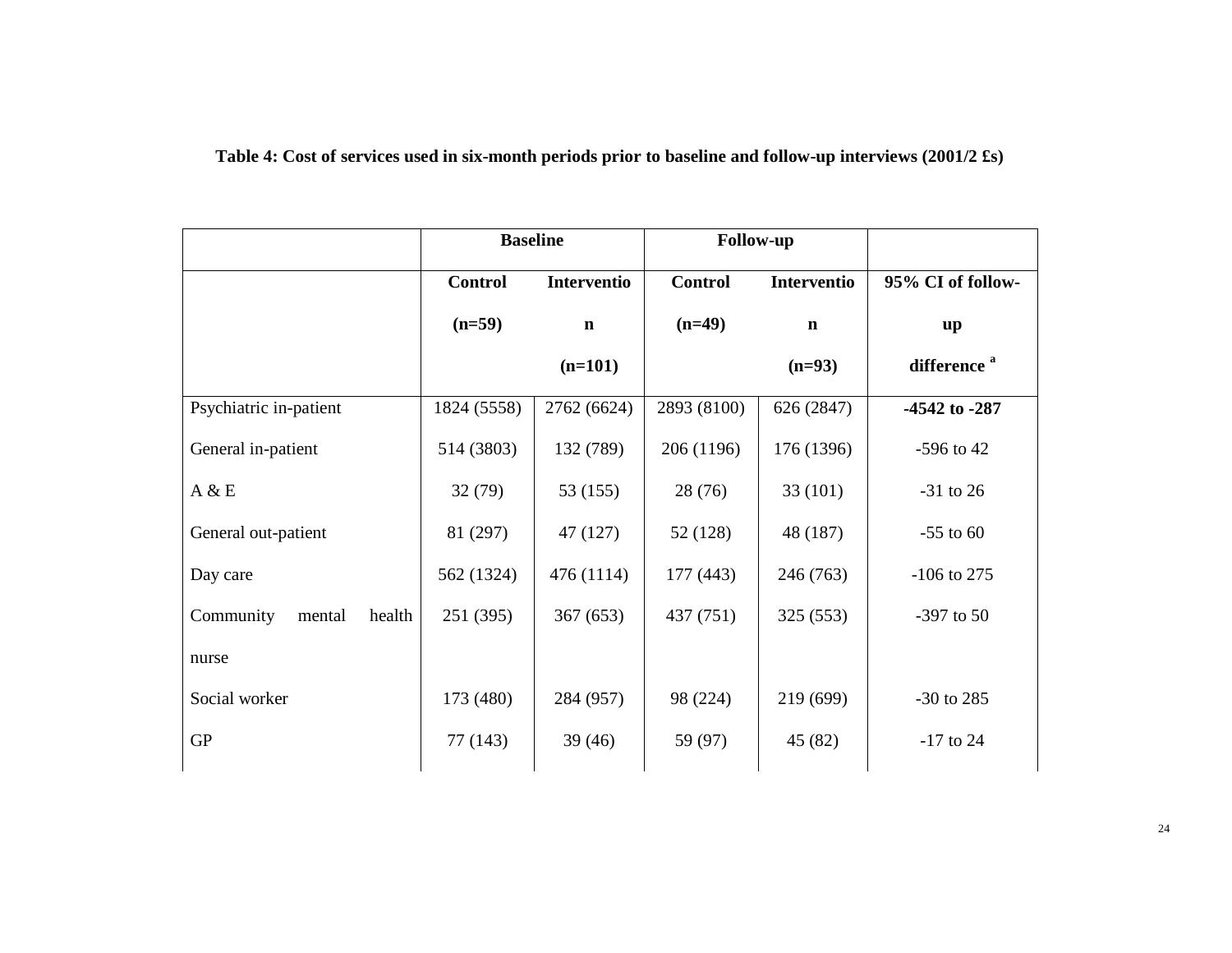| Psychiatrist              | 533 (1342)  | 412 (902)   | 423 (787)   | 296 (504)   | $-390$ to 95      |
|---------------------------|-------------|-------------|-------------|-------------|-------------------|
| Psychologist              | 57 (216)    | 88 (333)    | 49 (194)    | 78 (282)    | $-49$ to 95       |
| <b>OT</b>                 | 154 (683)   | 33(130)     | 105(551)    | 74 (679)    | $-256$ to 167     |
| Criminal justice services | 14 (45)     | 21(101)     | 0(0)        | 152 (1296)  | 4 to 467          |
| Residential care          | 825 (2077)  | 833 (2144)  | 1678 (3523) | 900 (2334)  | $-1841$ to 96     |
| Total (all services)      | 5097 (7863) | 5548 (7431) | 6206 (9994) | 3620 (4095) | $-5391$ to $-102$ |

Figures are mean (SD) costs

<sup>a</sup> Bootstrapped confidence interval using percentile method and controlling for baseline service use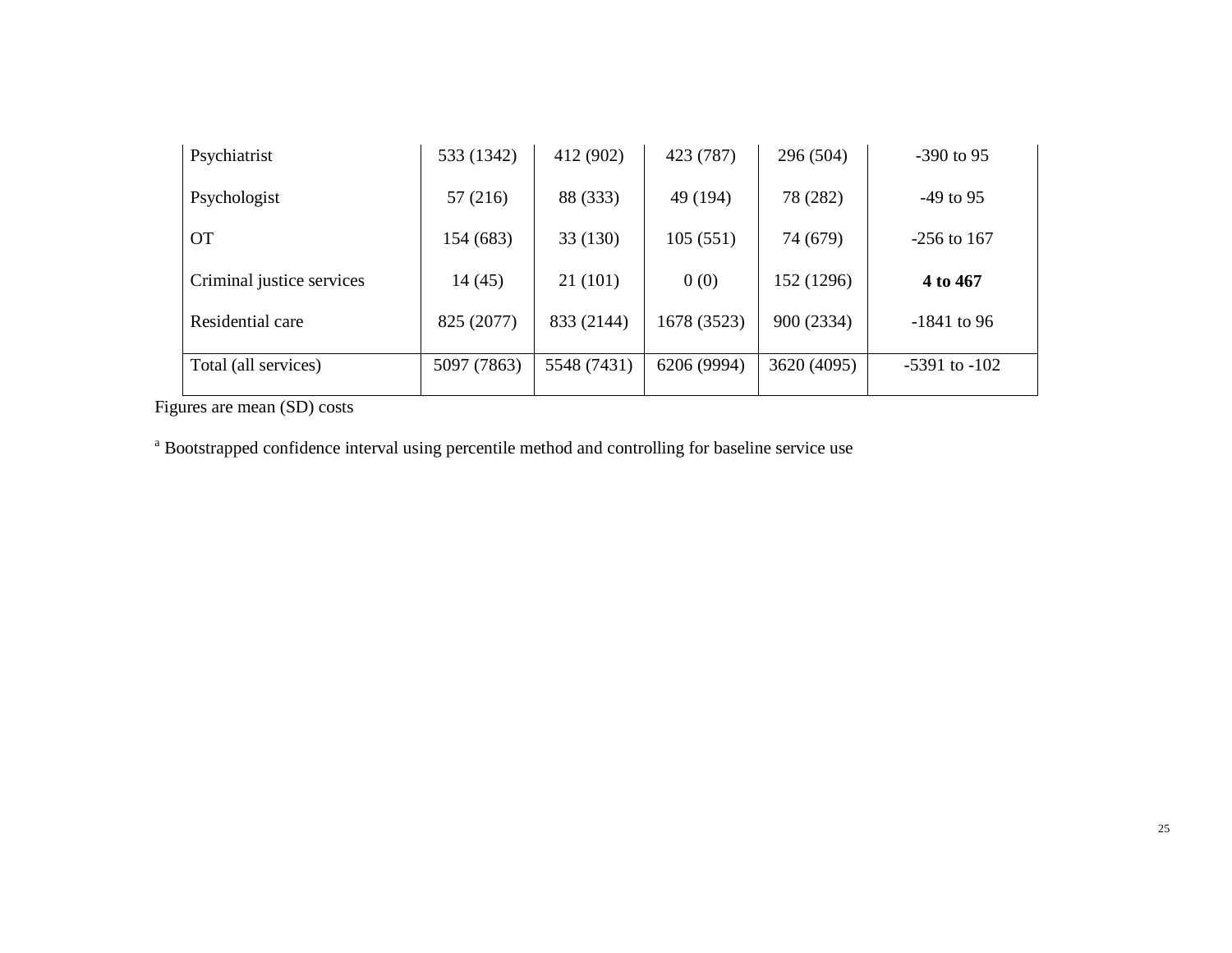# **Table 5: Intervention group staff (n=81) and patient (n=85) assessment of validity of the**

**model** 

|                                                         |         | Number (%) replying 'Yes' |  |  |
|---------------------------------------------------------|---------|---------------------------|--|--|
| <b>Question*</b>                                        | Staff   | Patient                   |  |  |
| Did filling in the postal questionnaires make you think | 72 (94) | 69 (81)                   |  |  |
| about the care the service user gets?                   |         |                           |  |  |
| Did filling in the postal questionnaires make you think | 71 (92) | 60(71)                    |  |  |
| about your relationship with the service user?          |         |                           |  |  |
| Did you receive the feedback?                           | 70 (88) | 80 (94)                   |  |  |
| Did you read the feedback?                              | 69 (96) | 70 (85)                   |  |  |
| Did you understand the feedback?                        | 61 (88) | 69 (84)                   |  |  |
| Did receiving the feedback make you think about the     | 59 (82) | 52(64)                    |  |  |
| care the service user is receiving?                     |         |                           |  |  |
| Did receiving the feedback make you think about your    | 60(85)  | 53 $(65)$                 |  |  |
| relationship with the service user?                     |         |                           |  |  |
| Did receiving the feedback lead you to discuss the      | 36(51)  | 26(31)                    |  |  |
| content of their care with the service user?            |         |                           |  |  |
| Did receiving the feedback lead you to change your      | 30(41)  | 13(16)                    |  |  |
| behaviour with the service user?                        |         |                           |  |  |

\* In the patient version, italicised wording was altered to refer to staff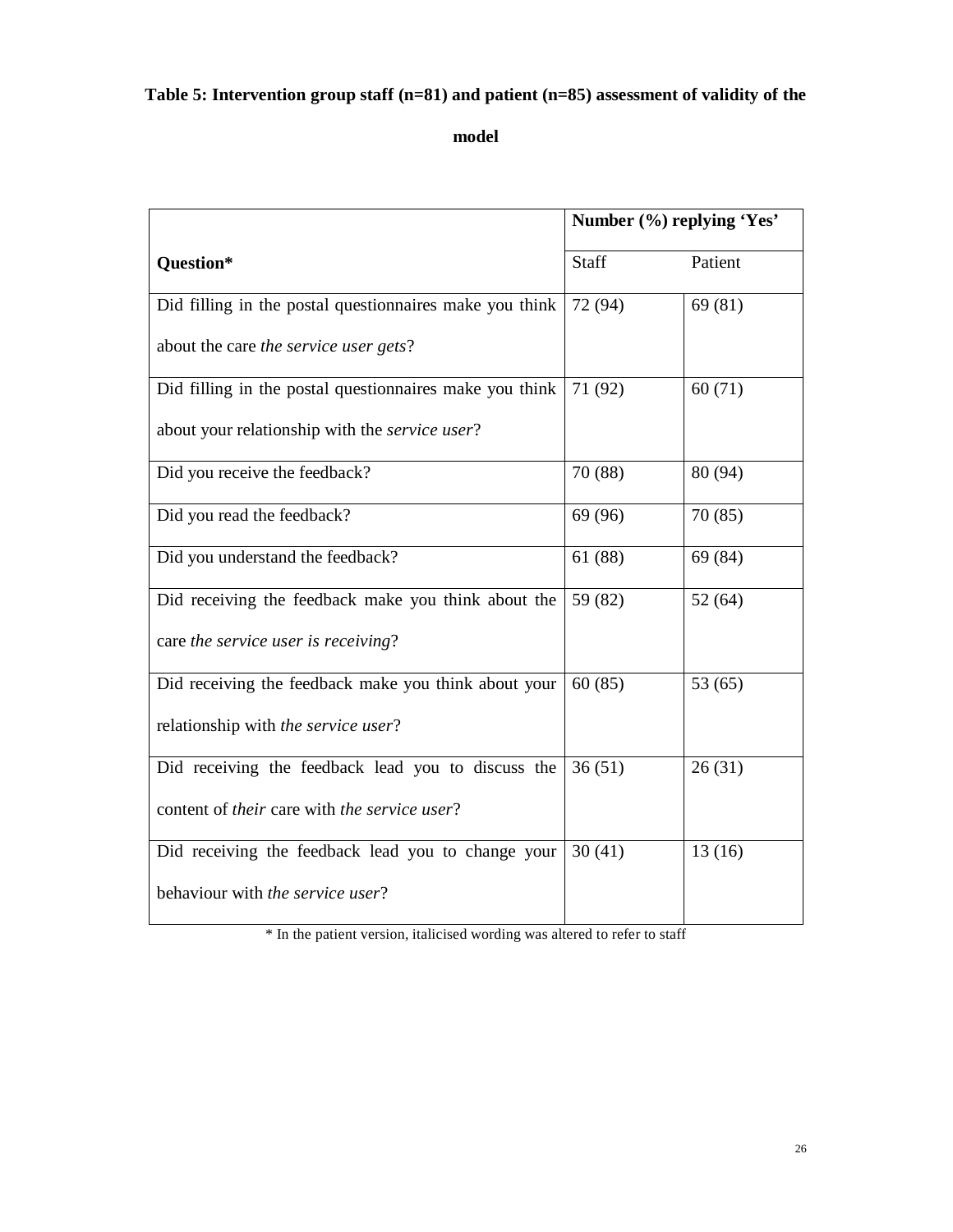

**Figure 1: CONSORT Trial flow diagram**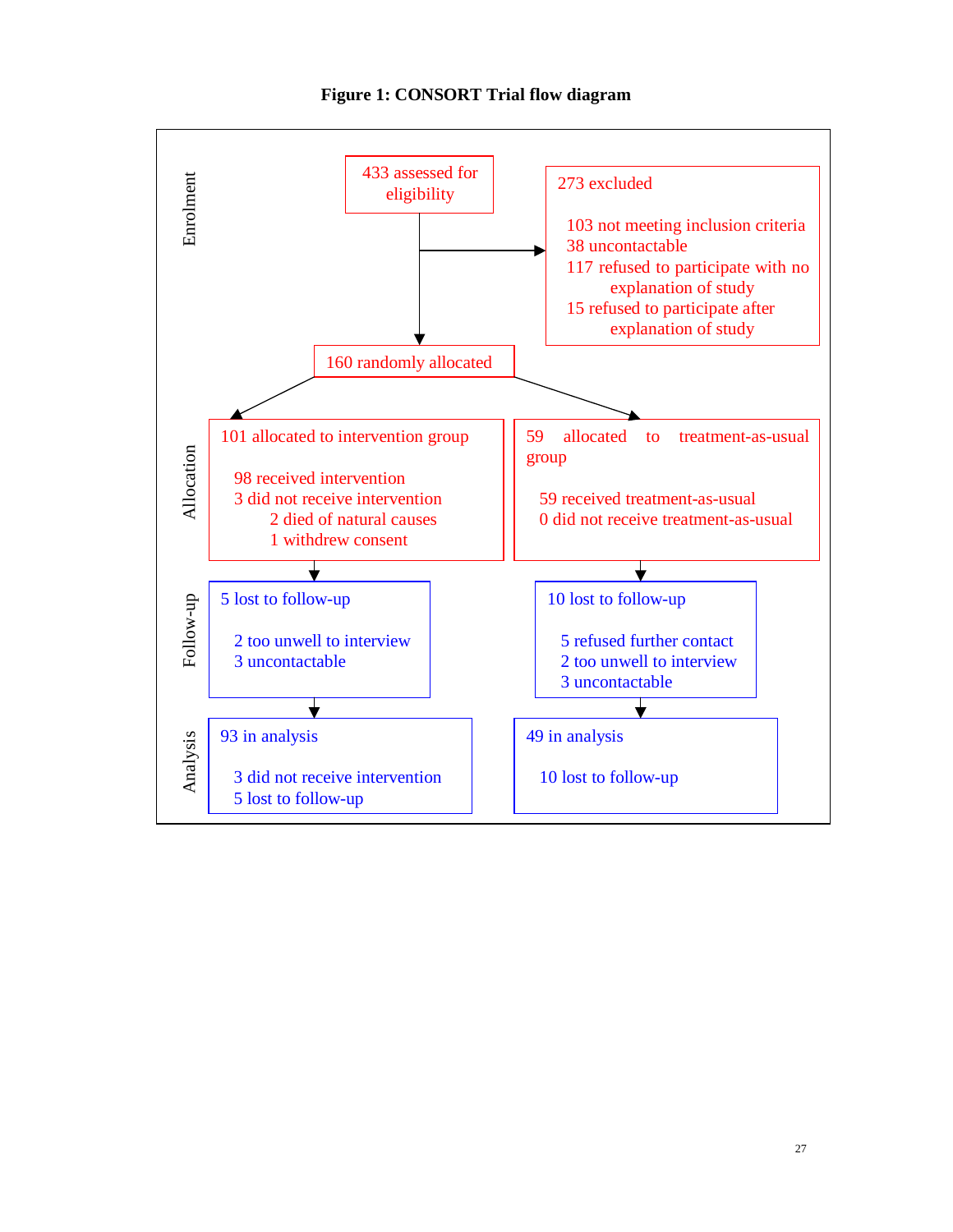### References

- Ashaye,O.A., Livingston,G., & Orrell,M.W. (2003) Does standardized needs assessment improve the outcome of psychiatric day hospital care for older people? A randomized controlled trial. *Aging and Mental Health*, **7**, 195-199.
- Beecham J & Knapp,M. (2001) Costing psychiatric interventions. Measuring mental health needs (ed. by G. Thornicroft), pp. 200-224. Gaskell, London.
- Bickman,L., Rosof-Williams,J., Salzer,M., Summerfelt,W., Noser,K., Wilson,S., & Karver,M. (2000) What information do clinicians value for monitoring adolescent client progress and outcomes? *Professional Psychology: Research and Practice*, **31**, 70-74.
- Bilsker,D. & Goldner,E.M. (2002) Routine outcome measurement by mental health-care providers: is it worth doing? *Lancet*, **360**, 1689-1690.
- Briggs AH (2001) Bayesian approach to stochastic cost-effectiveness analysis. *International Journal of Technology Assessment in Health Care*, **17**, 69-82.
- Campbell,J., Fitzpatrick,R., Haines,A., Kinmouth,A.L., Sandercock,P., Spiegelhalter,D., & Tyrer,P. (2000) Framework for design and evaluation of complex interventions to improve health. *British Medical Journal*, **321**, 694-696.
- campbell,M., Elbourne,D., Altman,D., & for the CONSORT Group (2004) CONSORT statement: extension to cluster randomised trials. *BMJ*, **328**, 702-708.
- Caslyn RJ, Allen G, Morse GA, & Smith R (1993) Can you trust self-report data provided by homeless mentally ill individuals? *Evaluation Review*, **17**, 353-366.
- Gilbody,S.M., House,A.O., & Sheldon,T.A. (2002a) Psychiatrists in the UK do not use outcome measures. *British Journal of Psychiatry*, **180**, 101-103.
- Gilbody,S.M., House,A.O., & Sheldon,T.A. (2002b) Routine administration of Health Related Quality of Life (HRQoL) and needs assessment instruments to improve psychological outcome – a systematic review. *Psychological Medicine*, **322**, 406-409.
- Gilbody,S.M., House,A.O., & Sheldon,T.A. (2001) Routinely administered questionnaires for depression and anxiety: systematic review. *British Medical Journal*, **322**, 406-409.
- Gilbody,S.M. & Whitty,P. (2002) Improving the delivery and organisation of mental health services: beyond the conventional randomised controlled trial. *British Journal of Psychiatry*, **180**, 13-18.
- Goldberg RW, Seybolt DC, & Lehman A (2002) Reliable self-report of health service use by individuals with serious mental illness. *Psychiatric Services*, **53**, 879-881.
- Health Research Council of New Zealand (2003) *Partnerships for Evidence-Based Policy and Practice,* HRCNZ, Auckland.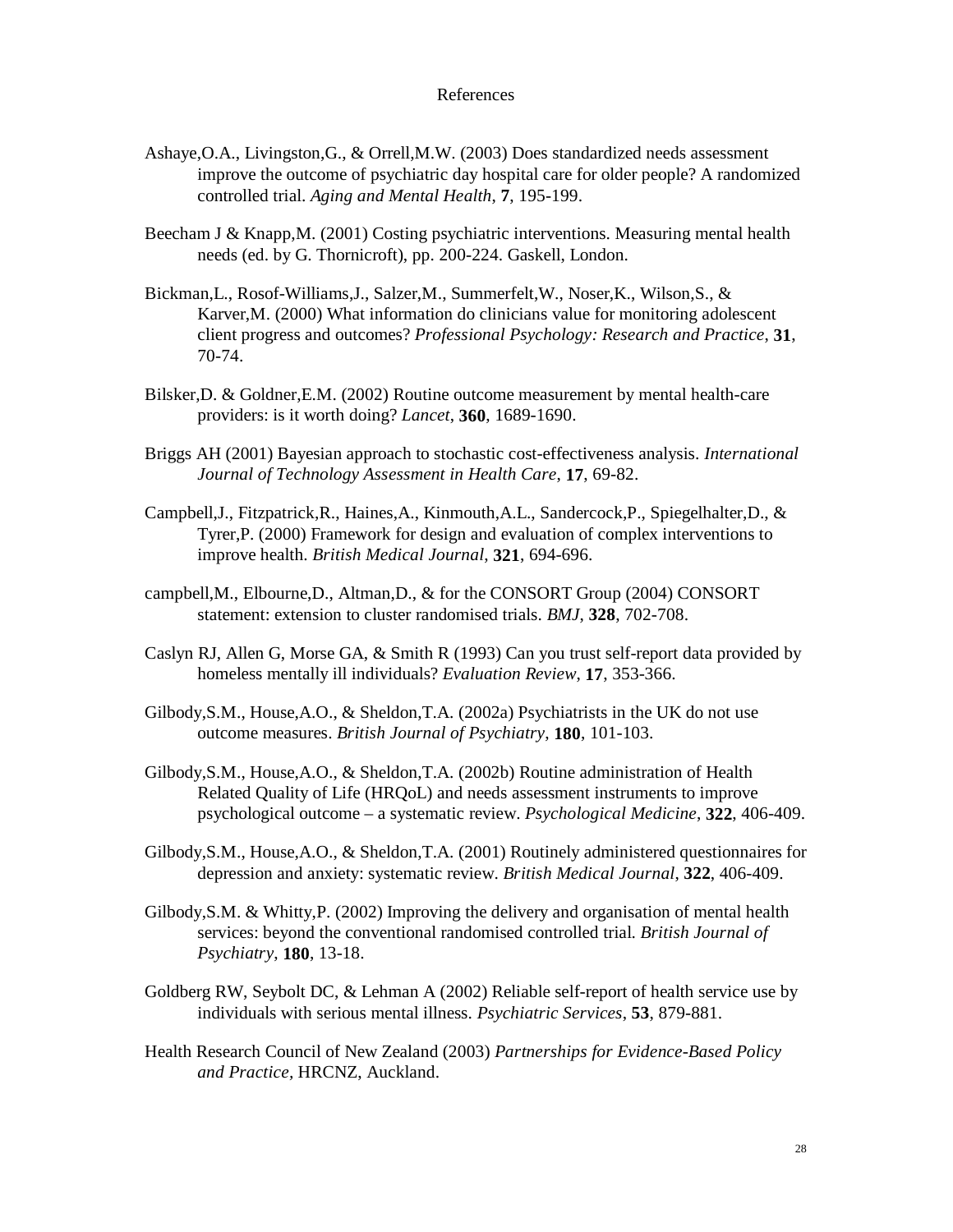- Hodges,K. & Wotring,J. (2004) The Role of Monitoring Outcomes in Initiating Implementation of Evidence-Based Treatments at the State Level. *Psychiatric Services*, **55**, 396-400.
- Iles,V. & Sutherland,K. (2001) *Organisational Change,* National Co-ordinating Centre for Service Development and Organisation, London.
- Lambert,M.J., Hansen,N.B., & Finch,A. (2001) Patient focused research: using patient outcome data to enhance treatment effects. *Journal of Consulting and Clinical Psychology*, **69**, 159-172.
- Marshall,M., Lockwood,A., GREEN,G., AJAC-ROLES,G., Roberts,C., & Harrison,G. (2004) Systematic assessments of need and care planning in severe mental illness: Cluster randomised controlled trial. *British Journal of Psychiatry*, **185**, 163-168.
- McCabe,R., Heath C, Burns,T., & Priebe,S. (2002) Engagement of patients with psychosis in the consultation. *BMJ*, **325**, 1148-1151.
- McCabe,R., Roeder-Wanner,U.-U., Hoffman,K., & Priebe,S. (1999) Therapeutic relationships and quality of life: Association of two subjective constructs in schizophrenia patients. *International Journal of Social Psychiatry*, **45**, 276-283.
- Netten A & Curtis L (2002) *Unit costs of health & social care,* PSSRU, Canterbury.
- Nutley,S., Percy-Smith,J., & Solesbury,W. (2003) *Models of research impact,* Learning and Skills Research Centre, London.
- Overall,J.E. & Gorham,D.R. (1988) The Brief Psychiatric Rating Scale (BPRS): Recent Developments in Ascertainment and Scaling. *Psychopharmacology Bulletin*, **24**, 97- 99.
- Priebe,S., Huxley,P., Knight,S., & Evans,S. (1999) Application and results of the Manchester Short Assessment of quality of life. *International Journal of Social Psychiatry*, **45**, 7- 12.
- Slade,M. (2002a) Routine outcome assessment in mental health services. *Psychological Medicine*, **32**, 1339-1344.
- Slade,M. (2002b) What outcomes to measure in routine mental health services, and how to assess them – a systematic review. *Australian and New Zealand Journal of Psychiatry*, **36**, 743-753.
- Slade,M., Leese,M., Cahill,S., Thornicroft,G., & Kuipers,E. (2005) Meeting mental health needs causes quality of life to improve. *British Journal of Psychiatry*, **in press**.
- Slade,M., Loftus,L., Phelan,M., Thornicroft,G., & Wykes,T. (1999) *The Camberwell Assessment of Need,* Gaskell, London.
- Slade,M., Powell,R., Rosen,A., & Strathdee,G. (2000) Threshold Assessment Grid (TAG): the development of a valid and brief scale to assess the severity of mental illness. *Social Psychiatry and Psychiatric Epidemiology*, **35**, 78-85.

**StataCorp**. Stata Statistical Software: Release 8. 2003. College Station, TX, StataCorp LP.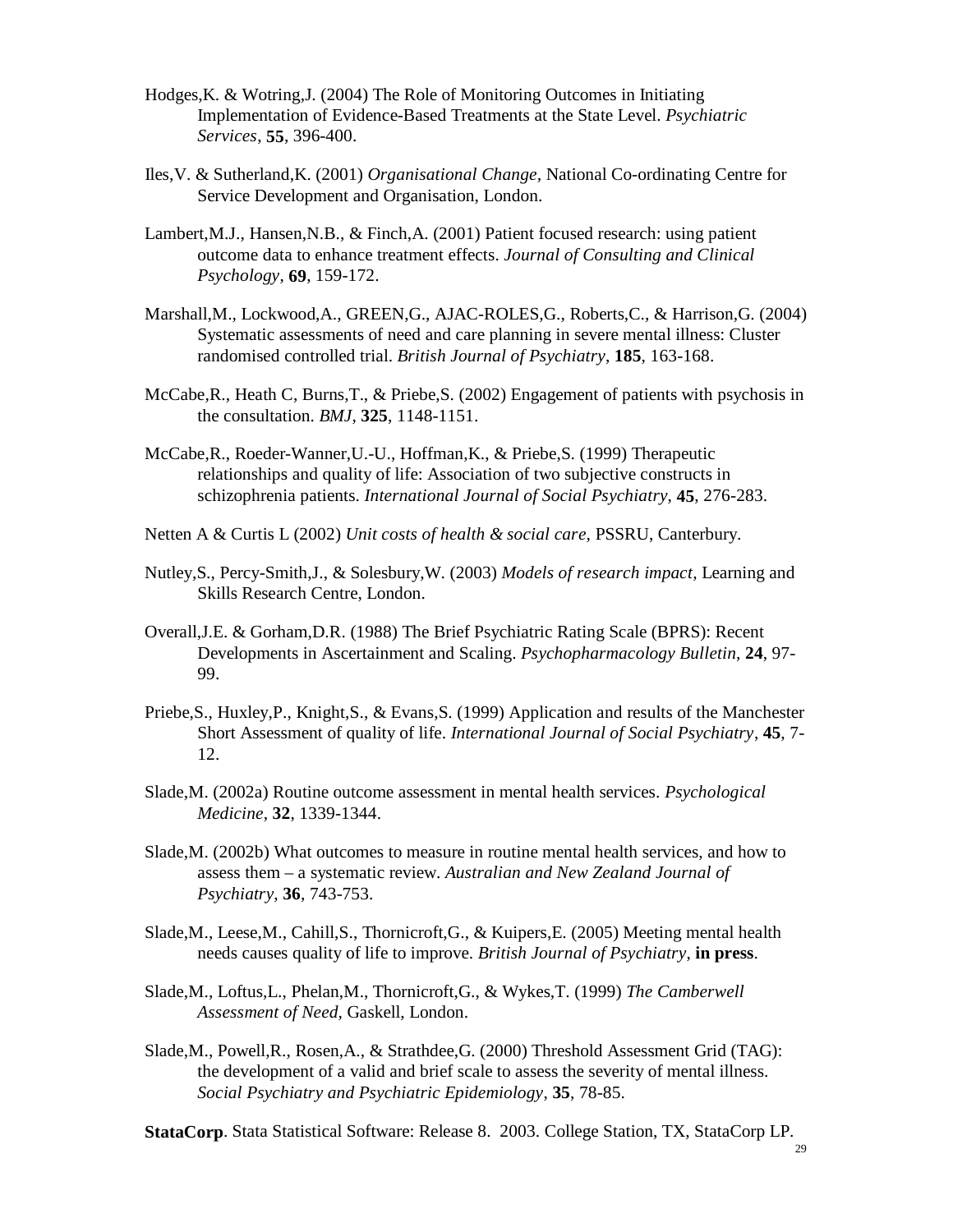Ref Type: Computer Program

- Thornicroft,G., Strathdee,G., Phelan,M., Holloway,F., Wykes,T., Dunn,G., McCrone,P., Leese,M., Johnson,S., & Szmukler,G. (1998) PRiSM Psychosis Study: Rationale and design. *British Journal of Psychiatry*, **173**, 363-370.
- Trauer,T. (2003) Routine outcome measurement by mental health-care providers. *Lancet*, **361**, 1137.
- Valenstein M, Mitchinson A, Ronis DL, Alexander JA, Duffy SA, Craig TJ, & Barry KL (2004) Quality Indicators and Monitoring of Mental Health Services: What Do Frontline Providers Think? *American Journal of Psychiatry*, **161**, 146-153.
- van Os,J., Altamura,A.C., Bobes,J., Owens,D.C., Gerlach,J., Hellewell,J.S.E., Kasper,S., Naber,D., & Robert,P. (2004) Evaluation of the Two-Way Communication Checklist as a clinical intervention. *British Journal of Psychiatry*, **184**, 79-83.
- Wing,J.K., Beevor,A.S., Curtis,R.H., Park,S.B., Hadden,S., & Burns,A. (1998) Health of the Nation Outcome Scales (HoNOS) – Research and Development. *British Journal of Psychiatry*, **172**, 11-18.